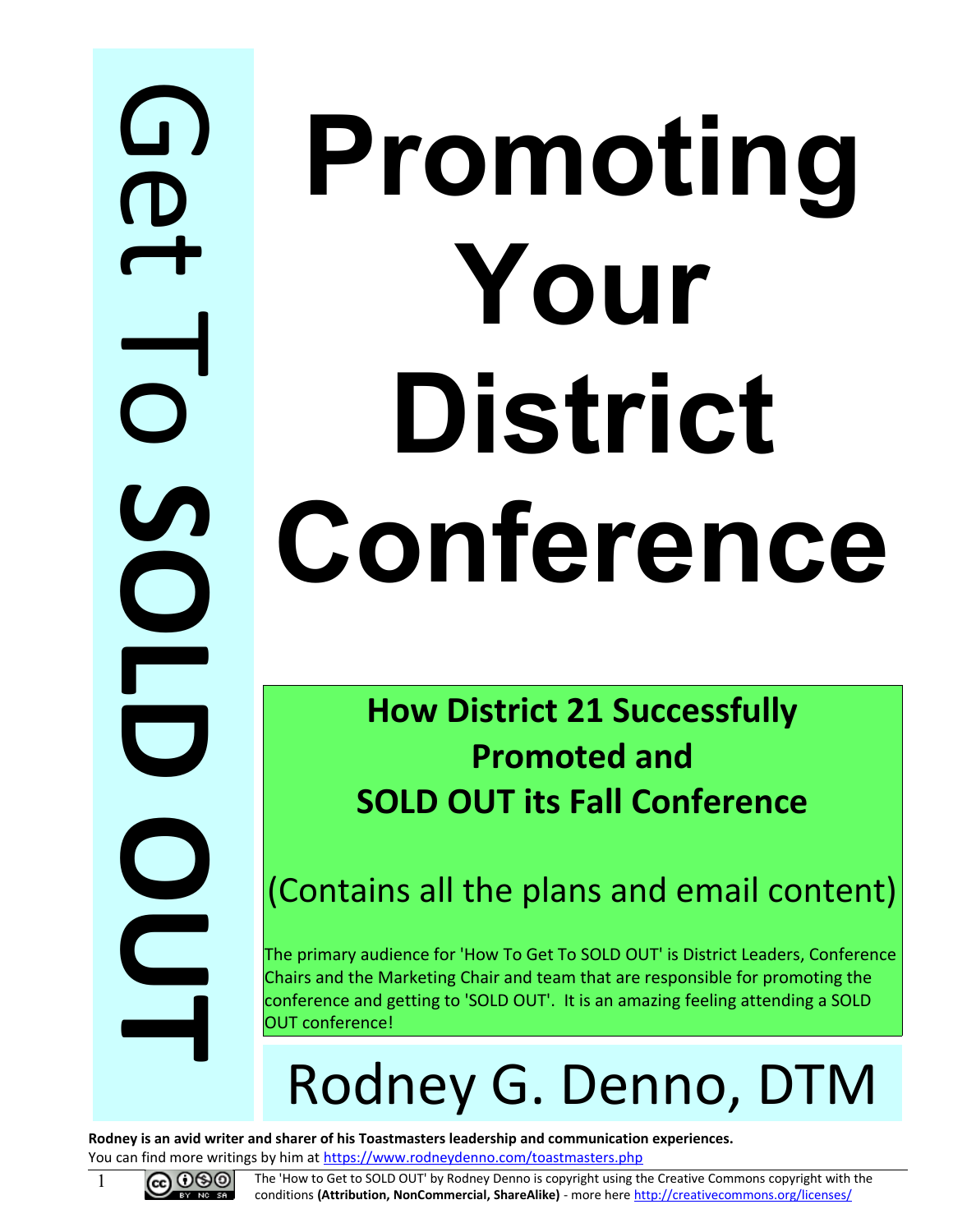## **Table of Contents**

## <span id="page-1-0"></span>**About Creative Commons (CC) Copyright**

The Creative Commons (CC) copyright licenses and tools work within the traditional "all rights reserved" setting that copyright law creates. CC licenses give everyone from individual creators to large companies and institutions a simple, standardized way to grant copyright permissions to their creative work.

For more details see....<http://www.creativecommons.org/licenses/>

In particular the **BY-NC-SA** license lets others remix, tweak, and build upon your work noncommercially, and although their new works must also acknowledge you and be noncommercial, they don't have to license their derivative works on the same terms. Now You Know!

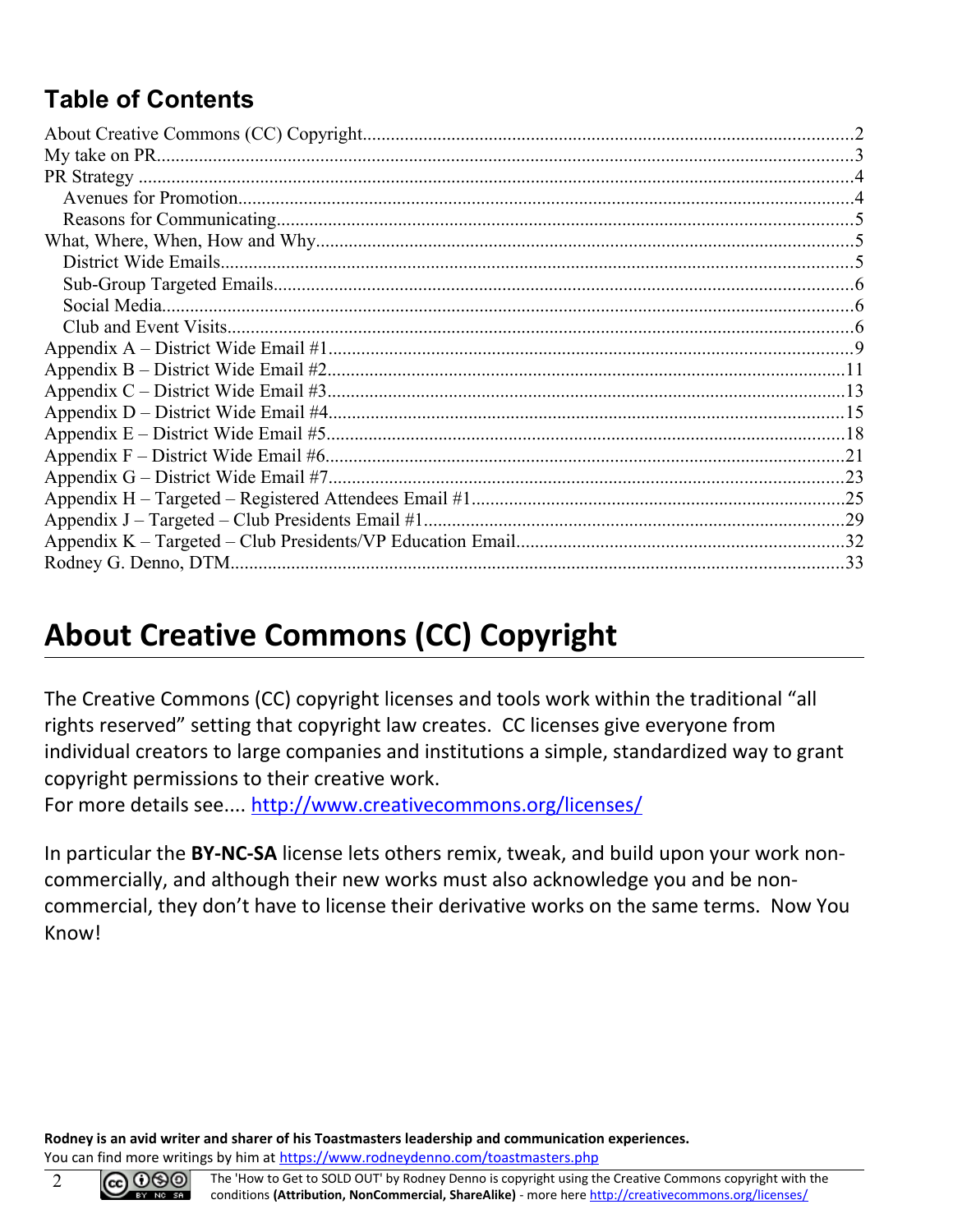**Important Word Usage Note** – I use the word 'person' deliberately so that you think of communicating with an individual and not the masses denoted by the words 'people', 'they', etc. We think very differently – and more personally – when we think of a person instead of an amorphous mass of people. Promotion is about connecting with each person so they – ideally – feel like you are talking to them.

## <span id="page-2-0"></span>**My take on PR**

I joined the Fall Conference team about seven weeks prior to the event and needed to get up to speed quickly with what had already taken place in the teams thinking and actions regarding promoting the Fall Conference. In order to get everyone on the same page as quickly as possible I sent the team my thoughts/take on PR……so any major disagreements could be sorted out and not impede our efforts to fill every seat with enthusiastic bums.

**Individual PR Messages:** PR is about getting and holding a person's attention long enough to communicate a relevant (to them) and persuasive message.

**The PR Process:** There is a marketing 'rule' that a consumer must be 'touched' between seven and fifteen times before the consumer will make a decision to 'buy'. 'Touches' include email (if the person reads it), social media tweets, postings, etc. (if the person has chosen to connect with these types of media) and in-person promotion (at an event, personal invitation).

Getting a person's attention is a difficult challenge in a world where we are bombarded by attention seeking messages that try to persuade us to do/buy/etc. something. Recent studies have shown that our attention span has shrunk over the past few decades to about 9 or 10 seconds. Not long…..but long enough.

This means that the opening line or statement must be crafted and communicated in such a way that it takes the person's attention away from all the other internal and external things competing for attention and brings the person's focus onto the message.

Once the person's attention is directed towards the message the person will be asking two questions – "Is this relevant to me?" and "Why should I continue to give this message my attention?"

**Rodney is an avid writer and sharer of his Toastmasters leadership and communication experiences.** You can find more writings by him at<https://www.rodneydenno.com/toastmasters.php>

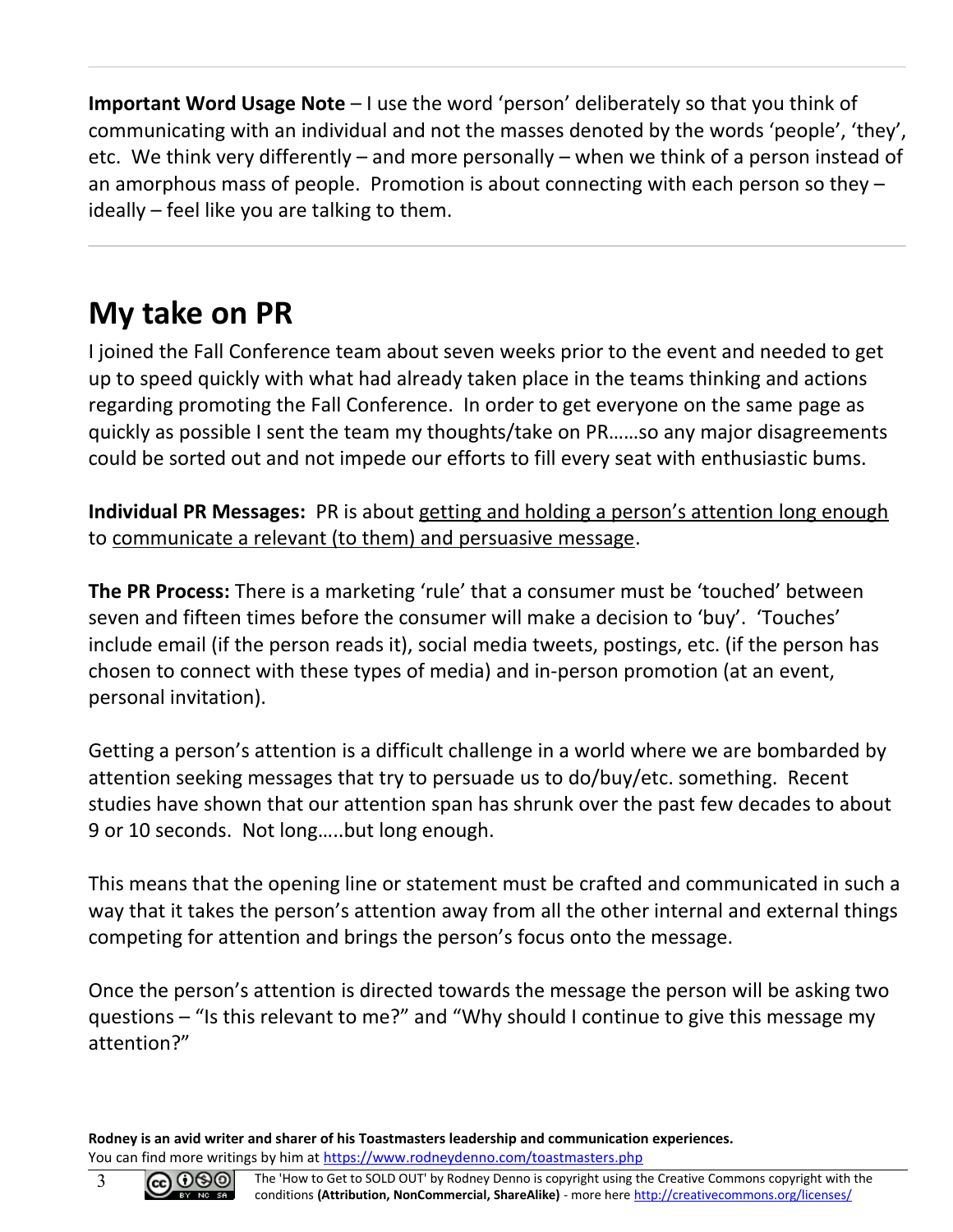Even if the opening line or statement is compelling enough to get their attention they may disengage because the message is not relevant to them (they can't or do not want to attend the Fall Conference) or the message is not compelling and persuasive enough to keep their attention and persuade them to take further action (finding out more about the conference, making a decision to attend).

## <span id="page-3-1"></span>**PR Strategy**

#### <span id="page-3-0"></span>*Avenues for Promotion*

PR for the Fall Conference can be divided into three segments – email, social media and club visits. Each of these PR efforts reaches somewhat different audiences ...however… the messaging should be consistent between all three.

**Email** – This form of PR reaches the largest number of people and the widest demographic. There are several drawbacks:

1 – It is harder to craft a targeted and persuasive message to a wide demographic.

2 – Email can be blocked from ever reaching the intended person or it can simply be ignored if it does reach the person. (From past District 21 email campaign experience the 'open rate' is about 15% to 20%. Open rate refers to the % of people who actually open the email…..this does not imply that they actually read it.)

3 – If the email is opened but the first few words/sentences do not capture the person's attention then the remainder of the email will be ignored.

**Social Media** – This form of PR requires the person to 'opt in'. In other words it will only reach those people who are interested in following (or contributing to) Twitter Tweets, Facebook postings, etc. This demographic has self-selected and wants to find out more about what the conference is about (if they have not already committed to attending) or have already purchased a ticket and wants to continue to be engaged in the conversation. Some questions to consider – 'How many Twitter followers?', 'How many Facebook friends?', 'How many of each have already committed to attending the conference?'

**Club Visits** – This is the most effective – and time consuming way - to promote the conference. A great example of club visit promotion effectiveness is the success of the 2008 Spring Conference. It was held in Whistler and was able to attract almost 400 attendees. Relentless visits to clubs, contests, training sessions and whatever other Toastmasters gatherings were happening resulted in one of the best attended conferences in District 21 history. Toastmasters designated to visit clubs and other Toastmasters events to promote

**Rodney is an avid writer and sharer of his Toastmasters leadership and communication experiences.** You can find more writings by him at<https://www.rodneydenno.com/toastmasters.php>

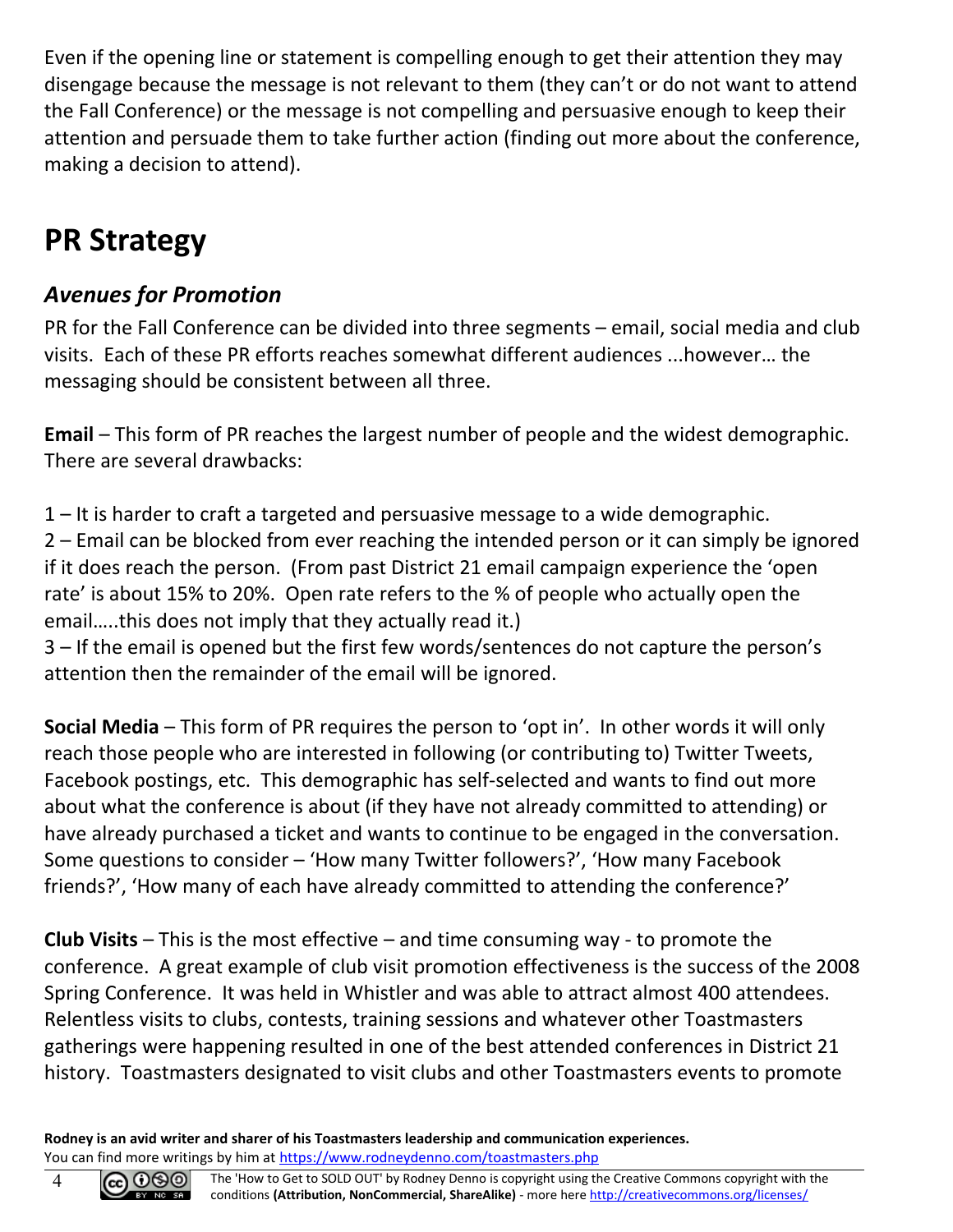the conference should be provided with a list of the salient conference benefits and bring some brochures that can be handed to people who seem interested in attending.

#### <span id="page-4-2"></span>*Reasons for Communicating*

It goes without saying – but I will say it anyway – There should always be a good reason for any promotional type of communication.

Sometimes the reason is to inform the person about the upcoming event – it should always include relevant benefits that the person will get from attending (what benefit do they get for paying money and taking time away from doing other things).

Sometimes the reason is to inform the person about the end of something (like early bird fee) or the availability of something (a la carte menu and pricing). Again – it should always include relevant benefits that the person will get from attending (what benefit do they get for paying money and taking time away from doing other things).

Sometimes there are naturally occurring event (such as the passing of *LaShunda Rundles)* that offer opportunities to inform and promote. (With the passing of La Shunda we had the opportunity to inform people about the kind of person she was, what Toastmasters meant to her and how she was able to live into a bigger vision of herself by being part of Toastmasters.)

## <span id="page-4-1"></span>**What, Where, When, How and Why**

So……..my question - to all of you who have read this far - is "What, Where, When, How and Why should we communicate with the entire District or targeted sub-groups?" Here is my kick at answering this question.

## <span id="page-4-0"></span>*District Wide Emails*

What – Information that is generally applicable to all District 21 Toastmasters (EX. Initial announcement, End of Early Bird Pricing, Passing of *LaShunda Rundles*, Ed Tate as the replacement keynote speaker, Announcement of Final Ed Session and Cracker Barrel Lineup, Announcement of a la carte menu and pricing, ?????)

When – TBD (should be timed so emails are adequately spaced)

How – District wide iContact email blast.

Why – Some people are waiting for this information in order to make a decision while others need the extra 'touches' in order to persuade them to register.



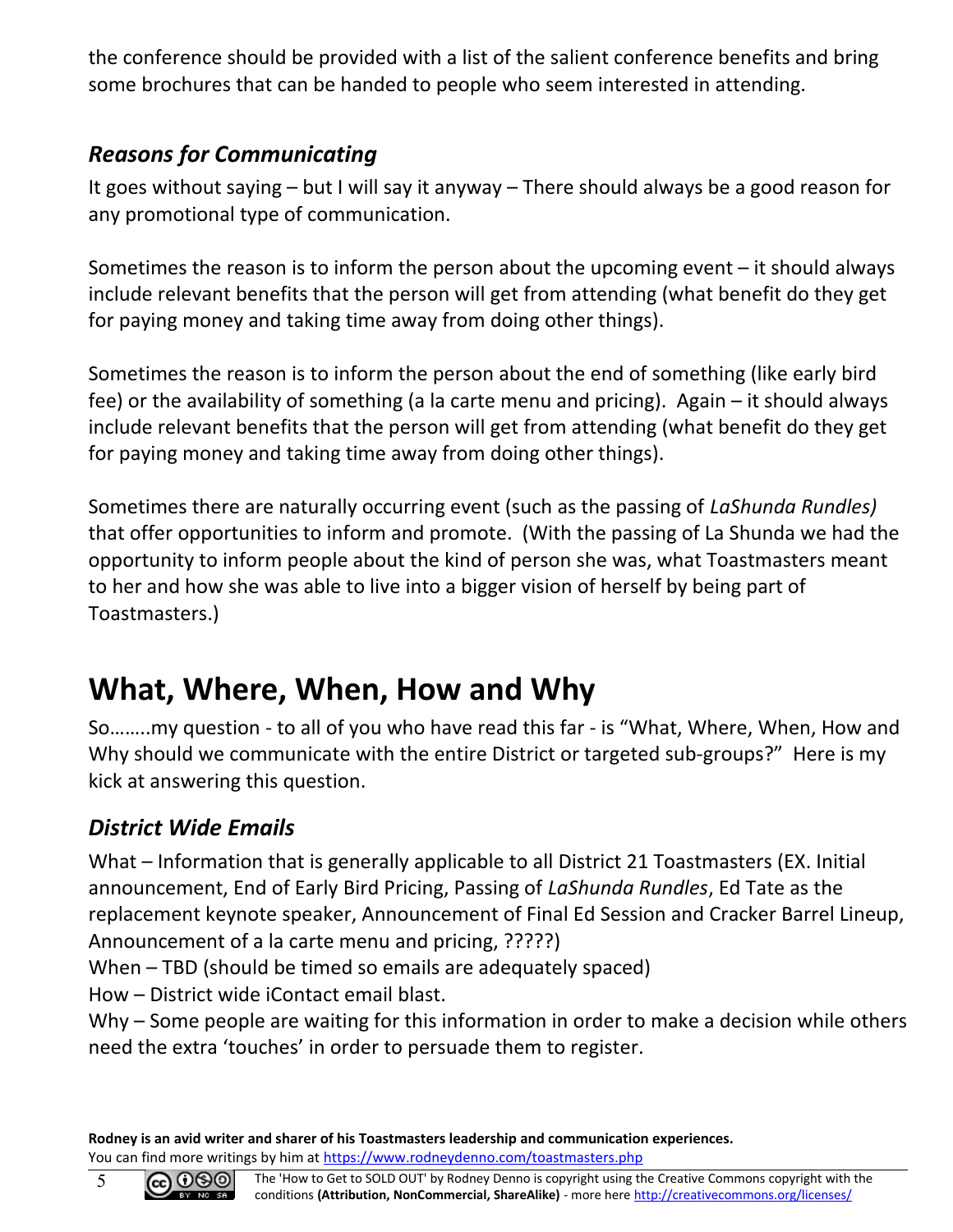#### <span id="page-5-2"></span>*Sub-Group Targeted Emails*

What – Emails targeted to specific groups (Distant or struggling Divisions {C, D and E}, Division and Area Governors, Club Presidents, ???).

When – As the need is identified.

How – iContact has sorted sub-group email lists already compiled and ready for use.

Why – Targeted emails can address the needs of the sub-group more directly and promote the conference benefits more clearly.

#### <span id="page-5-1"></span>*Social Media*

I worked with the social media coordinator to ensure that the social media messages were coordinated (timing and content) with the email messaging.

#### <span id="page-5-0"></span>*Club and Event Visits*

What – One or more Toastmasters give a short presentation to clubs or other Toastmaster events.

When – ASAP

How – We provide a speech framework – that includes all the relevant benefits – to the Toastmasters that have volunteered to do club and event in-person promotion.

Why – The most effective way to get and keep a person's attention and convey the value associated with attending the conference. Questions can be answered immediately and anyone who looks like they are interested can be given special attention.

The PR plan is divided into four areas (District Wide emails, Targeted emails, Social Media, In Person club/event visits)

#### **District Wide Emails**

To ensure that the greatest number of recipients are enticed to open and read the emails we need to give consistency to the messaging, be concise in its content and above all....make sure it adds value to their day.

Consistency starts with the Subject Line ------ it will be "**Insights & Upadtes** - {indication of content}". These emails will go out every 3 or 4 days (about 10 over the six week period prior to the conference) and give the recipient an insight into an aspect of the conference and what value it may hold for them.

#### **Targeted Emails**

Specific emails targeted to Area or Division Governors, current registrants, etc.

#### **Social Media**

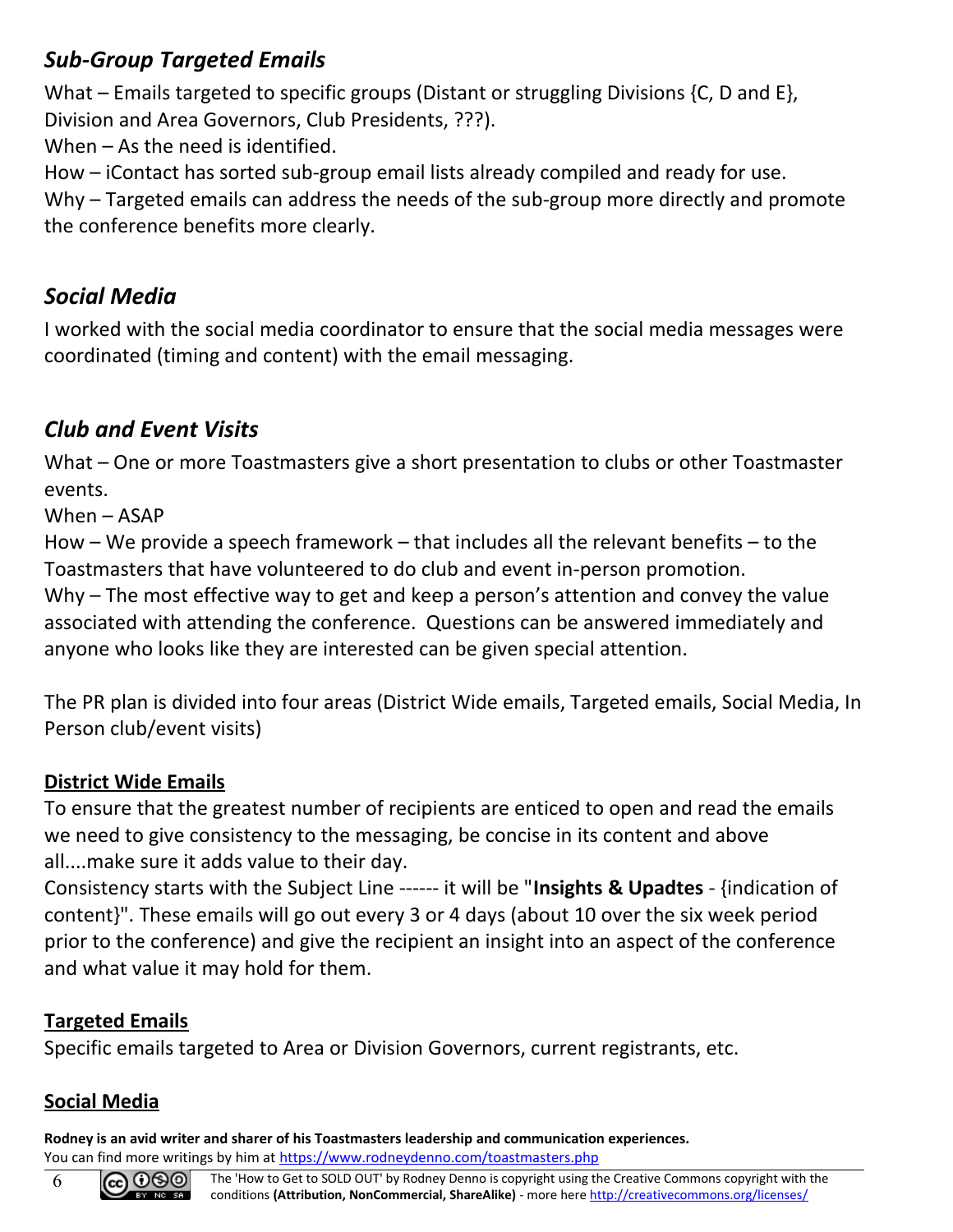Work with the social media coordinator to align message timing and content.

#### **In Person club/event visits**

Build a list of possible benefits that the conference offers. The idea is to include enough diverse benefits - that cover the majority of Toastmasters from newbie to seasoned DTM that the presenter can use the ones most appropriate to the audience. Build a team of presenters that can promote at clubs, contests, etc over the seven or eight weeks prior to the event.

**Video** – We created a short two minute video that was used to promote the event. The video – and all the videos that were created during the event are posted on YouTube <http://www.youtube.com/user/rippleeffect2012>

#### **District Wide Emails**

To make the messaging consistent and easily readable I propose having ----

1 - The subject line always contain "Insights & Updates: Toastmasters District 21 Fall Conference -- xxxxxxxxxxxxxxxxxx"....the xxxxx's are hints at the content.

2 - The email body start with "Contents:.........." so the reader can see what is in the email at a glance.......and that we limit the contents to 2 or 3 items.....so they are quickly readable, digestible and actionable.

Suggestion: Make a list of all the different aspects of the conference and then strategically use two or three of them in each email.

Here is the list we used for the Fall Conference:

- Silent Auction donations
- Value for New TM's
- Ed Tate
- Brian Fraser
- Speech Contests
- Value for Experienced TM's
- Animal Video
- Education Sessions
- Sponsorship Opportunities
- First Timers Reception
- Entertainment
- A La carte
- Volunteer Opportunities
- Business Meeting (Have Your Say)

#### **Targeted Emails**

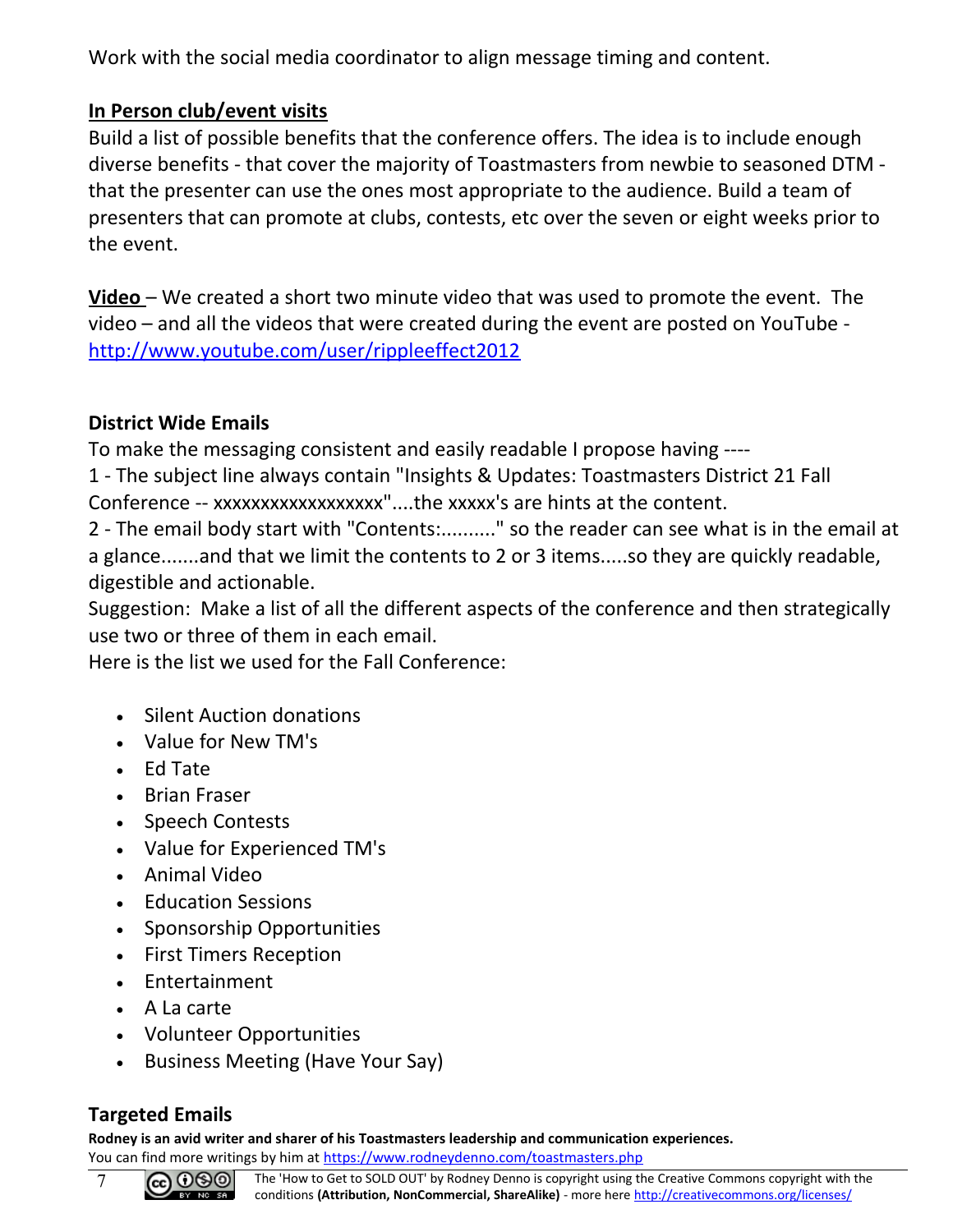Distribution - DW (District Wide) or TS (Target Segment) Frequency - As needed To – Registered Attendees and Club Presidents

#### **Social Media** - Tweets and Posts

Distribution - LinkedIn(LI), Twitter (T), FaceBook (FB) Frequency and content linked to email frequency and content.

#### **Club and Toastmaster Event Promotion** - In Person

Distribution - District Wide ASAP - by building a team and using existing club list Build a speech framework - that includes list of benefits - to help presenters deliver consistent and persuasive message.

Dear reader --- The Appendixes that follow contain the content that was sent to promote the 2012 Fall Conference. Some is reusable and some is conference specific. It's all there so you can use what you like and don't have to write content from scratch.

All the Best! Rodney Denno, DTM [rodney@rodneydenno.com](mailto:rodney@rodneydenno.com)

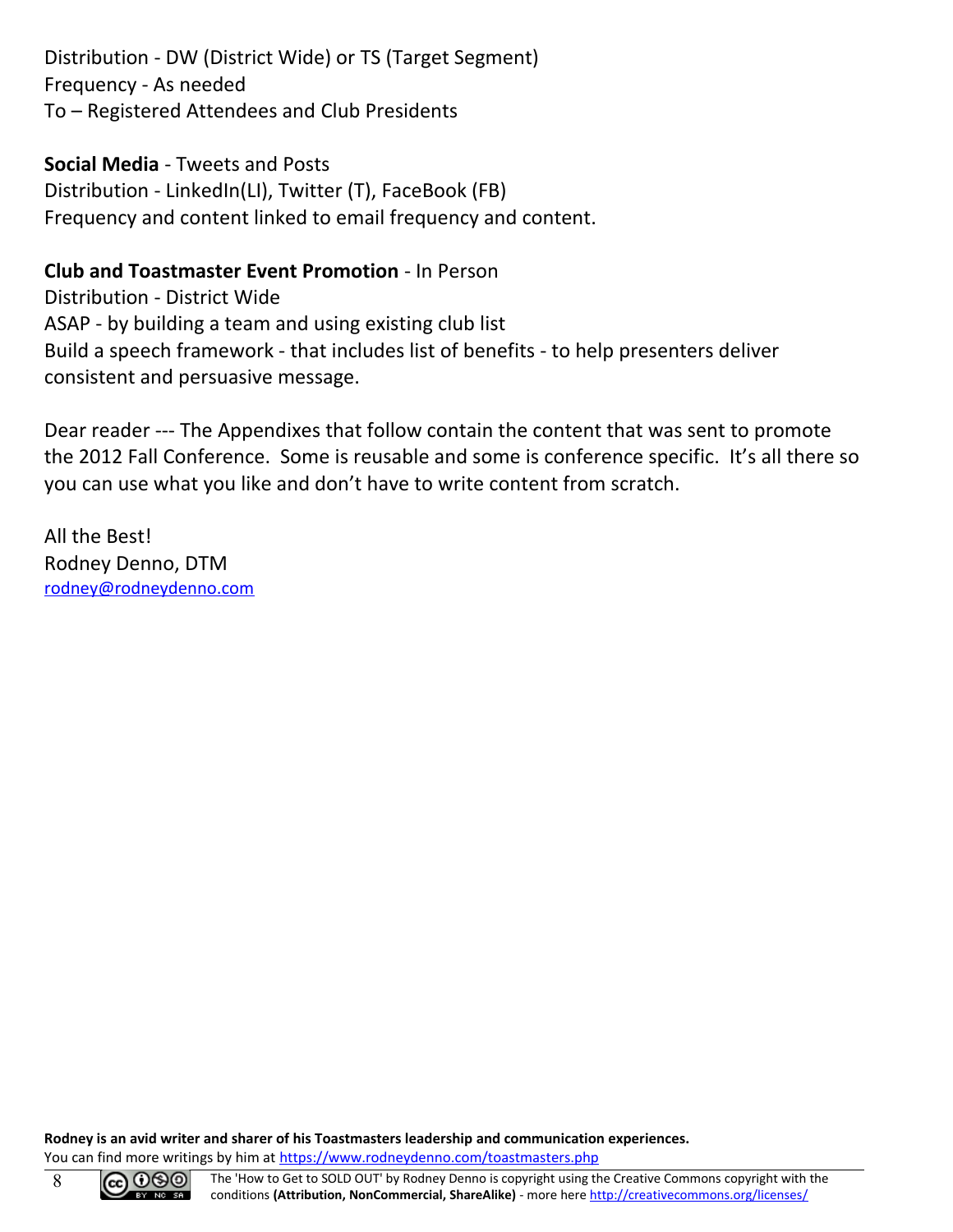## <span id="page-8-0"></span>**Appendix A – District Wide Email #1**

#### **Subject Line:**

Insights & Updates: Toastmasters District 21 Fall Conference -- Keynote Speaker, Education Sessions & Hotel Discount

#### **Email Body:**



Regular emails to keep you up-to-date on changes and announcements for the Fall Conference.

Contents:

- 1 World Champion Ed Tate confirmed as keynote
- 2 Education Sessions lineup now available
- 3 October 1st -- Last day to get the discounted Hotel room rate

**>>> There are only 42 seats remaining out of 250.......we expect that they will all be gone in the next couple weeks.** 

**>>> Go to [http://www.d21fallconference.ca/registration](http://click.icptrack.com/icp/relay.php?r=1027821418&msgid=4630198&act=BRC1&c=14495&destination=http%3A%2F%2Fwww.d21fallconference.ca%2Fregistration) and register for an experience that will be one part educational, two parts entertaining and three parts inspiring.**

\*\*\*\*\*\*\*\*\*\*\*\*\*\*\*\*\*\*\*\*\*\*\*\*\*\*\*\*\*\*\*\*\*\*\*\*\*\*\*\*\*\*\*\*\*\*\*

#### **World Champion Ed Tate confirmed as keynote**

Get a taste of what you will hear from Ed Tate at the Fall Conference by reading LINK reporter Isabelle Southcott's extensive interview article on Ed Tate. To read the complete article click here [http://d21toastmasters.org/index.php/172-world-champion-ed-tate](http://click.icptrack.com/icp/relay.php?r=1027821418&msgid=4630198&act=BRC1&c=14495&destination=http%3A%2F%2Fd21toastmasters.org%2Findex.php%2F172-world-champion-ed-tate-confirmed-as-keynote)[confirmed-as-keynote](http://click.icptrack.com/icp/relay.php?r=1027821418&msgid=4630198&act=BRC1&c=14495&destination=http%3A%2F%2Fd21toastmasters.org%2Findex.php%2F172-world-champion-ed-tate-confirmed-as-keynote)

Word count: 1267 Estimated reading time: 5 minutes Estimated Value: That depends on you!

For those of you who don't have the time to read Isabelle's article right now…..here is Ed Tate's Speech Vetting Checklist that you can start using right away.

#### **Ed Tate's 4H checklist**

Does your speech contain the following four elements? If not, you may be missing something. Ed Tate advises vetting your speech to make sure it hits these markers: **Head:** Will your speech make people think? Is it thought provoking?

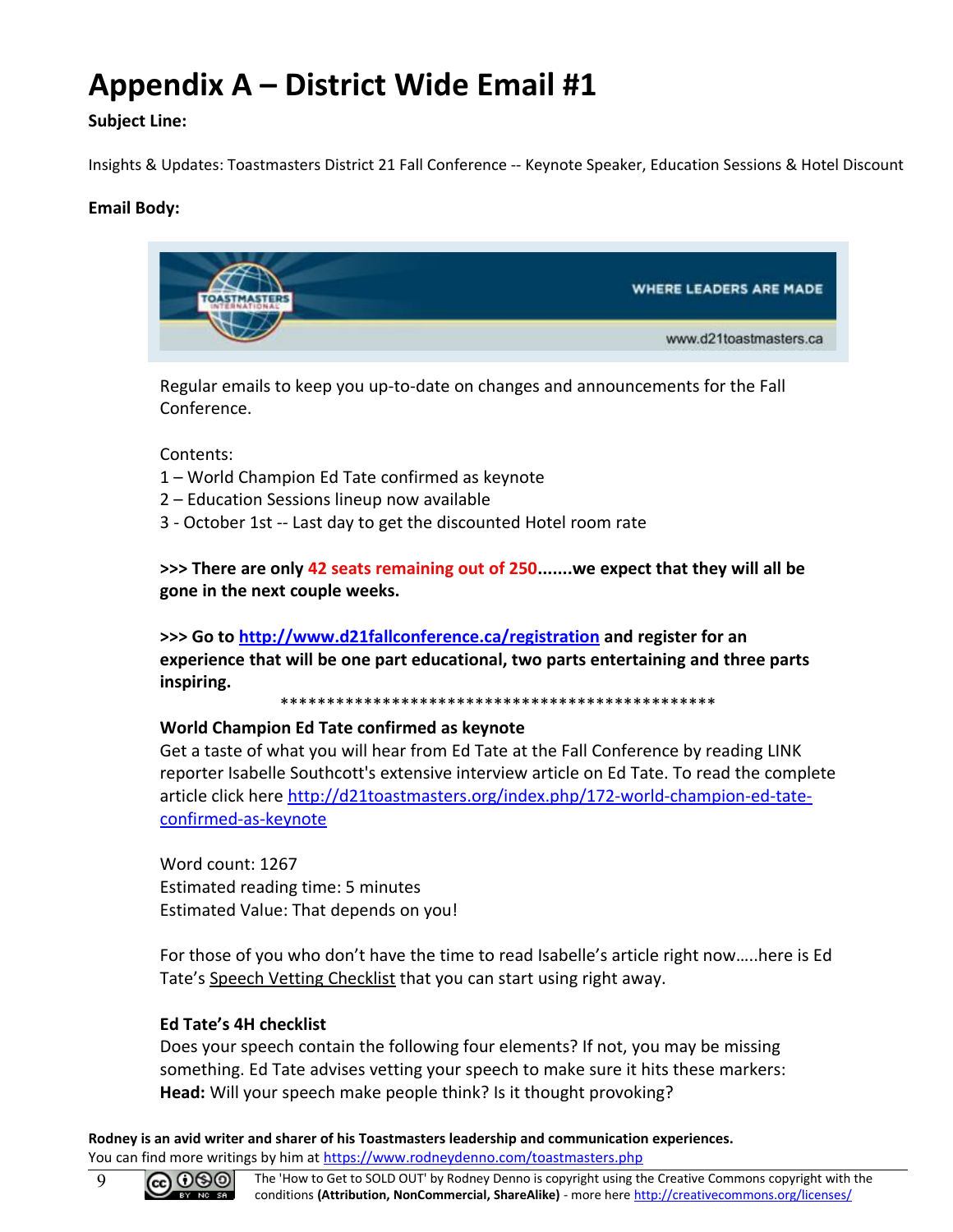**Heart:** Can people relate to it? Connect? **Humour:** Do you use humour? Does it make people laugh? This, Ed says is optional because not all speeches are funny. **Heavy hitting:** What does your audience walk away with?

#### \*\*\*\*\*\*\*\*\*\*\*\*\*\*\*\*\*\*\*\*\*\*\*\*\*\*\*\*\*\*\*\*\*\*\*\*\*\*\*\*\*\*\*\*\*\*\*\*\*\*

#### **Education Sessions lineup now available**

Start planning which Education sessions to attend on Saturday morning November 3rd. Four tracks are available – Toastmaster Development, Communications Skills, Personal Development and Leadership.

#### **If you think these Education sessions are only for new Toastmasters check out the Advanced Level Education Program offered by Margret Hope and her team!**

Here is the link [http://d21fallconference.ca/program-2012](http://click.icptrack.com/icp/relay.php?r=1027821418&msgid=4630198&act=BRC1&c=14495&destination=http%3A%2F%2Fd21fallconference.ca%2Fprogram-2012)

\*\*\*\*\*\*\*\*\*\*\*\*\*\*\*\*\*\*\*\*\*\*\*\*\*\*\*\*\*\*\*\*\*\*\*\*\*\*\*\*\*\*\*\*\*\*\*\*\*\*\*

#### **October 1st -- Last day to get the discounted Hotel room rate**

The special rate of \$109.00 per night at **[The Radisson Vancouver Airport Hotel](http://click.icptrack.com/icp/relay.php?r=1027821418&msgid=4630198&act=BRC1&c=14495&destination=http%3A%2F%2Fwww.radisson.com%2Frichmond-hotel-bc-v6x3x9%2Fbcvanair)** ends on October 1st.

Contact the hotel toll free or via email……mention "District 21 Toastmasters Group" (800) 395-7046

#### **reservations@radissonvancouver.com**

See you all at the Fall Conference! Rodney Denno Fall Conference PR Chair

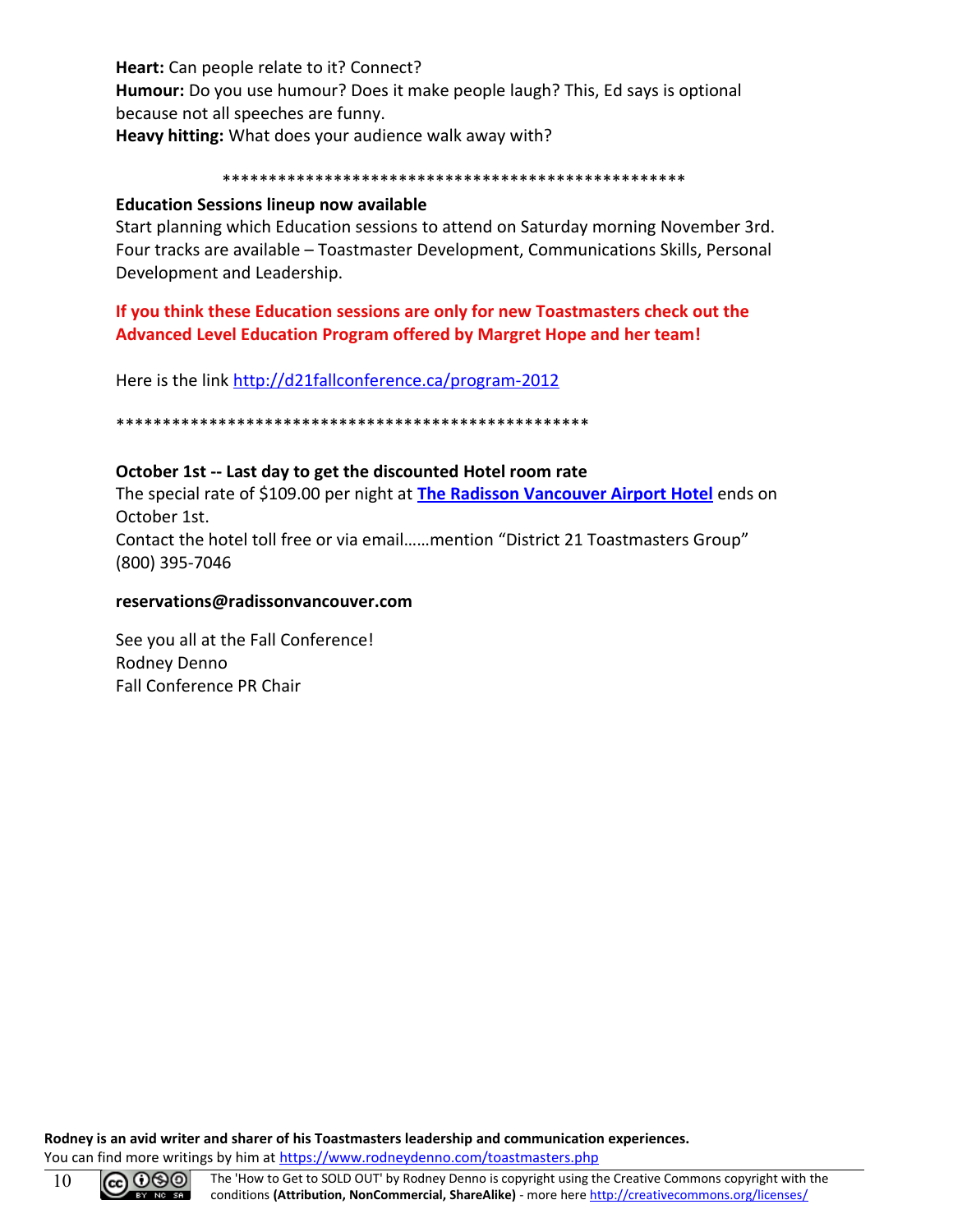## <span id="page-10-0"></span>**Appendix B – District Wide Email #2**

#### **Subject Line:**

Insights & Updates: What do an Animal Video, \$35, \$229 and 54 have in common?

#### **Email Body:**



"You make the world a better place by making yourself a better person." **-- Scott Sorrell**

Changes and announcements for the Toastmasters District 21 Fall Conference.

#### **Contents:**

- 1 Animals speak out about the Fall Conference 3 minute Video
- 2 Sponsorship Opportunities (for as little as \$35)
- 3 Save \$20 Register before October 15th price increases to \$229

>>> There are only 54 seats left out of 280.......we expect that they will all be gone in the next couple weeks.

>>> Go to [http://www.d21fallconference.ca/registration](http://click.icptrack.com/icp/relay.php?r=1027821418&msgid=4633242&act=BRC1&c=14495&destination=http%3A%2F%2Fwww.d21fallconference.ca%2Fregistration) and register for an experience that will be Educational, Entertaining, Inspiring and Fun.

\*\*\*\*\*\*\*\*\*\*\*\*\*\*\*\*\*\*\*\*\*\*\*\*\*\*\*\*\*\*\*\*\*\*\*\*\*\*\*\*\*\*\*\*\*\*\*

#### **Animals speak out about the Fall Conference - 3 minute Video**

What do Frogs, Birds, Goats, Skunks, Snakes, Rodents, Zebras and an Otter have to say about the 2012 Fall Conference?

Watch this funny 3 minute video -- [http://www.d21fallconference.ca/](http://click.icptrack.com/icp/relay.php?r=1027821418&msgid=4633242&act=BRC1&c=14495&destination=http%3A%2F%2Fwww.d21fallconference.ca%2F) -- to find out! Reserve your seat here >>>> [http://www.d21fallconference.ca/registration](http://click.icptrack.com/icp/relay.php?r=1027821418&msgid=4633242&act=BRC1&c=14495&destination=http%3A%2F%2Fwww.d21fallconference.ca%2Fregistration)

\*\*\*\*\*\*\*\*\*\*\*\*\*\*\*\*\*\*\*\*\*\*\*\*\*\*\*\*\*\*\*\*\*\*\*\*\*\*\*\*\*\*\*\*\*\*\*\*\*\*\*

Sponsorship Opportunities (for as little as \$35)

Individuals, Clubs and Corporations – get your message out to over 5,000 Toastmasters throughout British Columbia – …….and help make the District 21 Fall Conference an even greater success!

#### **Sponsorship Levels:**

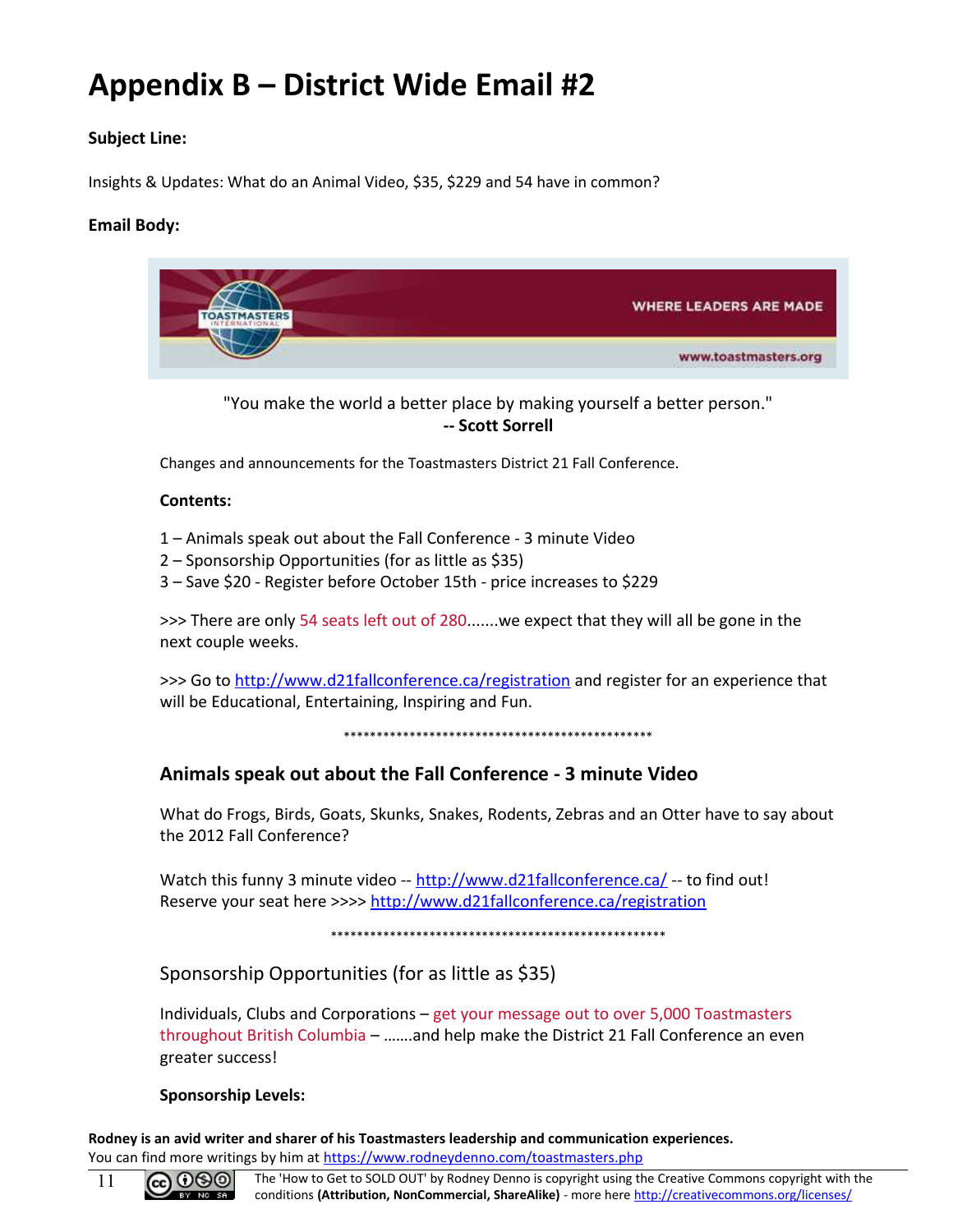Gold level - \$2,000 Silver level - \$1000 Bronze level - \$500 Blue level - \$200 Red level - \$100 Yellow level - \$50 First Timers Congratulations - \$35

To find out more click here >> [http://www.d21fallconference.ca/sponsorship](http://click.icptrack.com/icp/relay.php?r=1027821418&msgid=4633242&act=BRC1&c=14495&destination=http%3A%2F%2Fwww.d21fallconference.ca%2Fsponsorship) Contact – Xxxxxx Xxxxxx xxxxx@xxxxx.com.....and Thanks for Helping!

\*\*\*\*\*\*\*\*\*\*\*\*\*\*\*\*\*\*\*\*\*\*\*\*\*\*\*\*\*\*\*\*\*\*\*\*\*\*\*\*\*\*\*\*\*\*\*\*\*\*\*

Save \$20 - Register before October 15th

October 14th is the last day to get the discounted individual rate of \$209. From October 15th on the rate will be \$229.

Reserve your seat here >> [http://www.d21fallconference.ca/registration](http://click.icptrack.com/icp/relay.php?r=1027821418&msgid=4633242&act=BRC1&c=14495&destination=http%3A%2F%2Fwww.d21fallconference.ca%2Fregistration)

See you all at the Fall Conference! Rodney Denno Fall Conference PR Chair

**Rodney is an avid writer and sharer of his Toastmasters leadership and communication experiences.** You can find more writings by him at<https://www.rodneydenno.com/toastmasters.php>

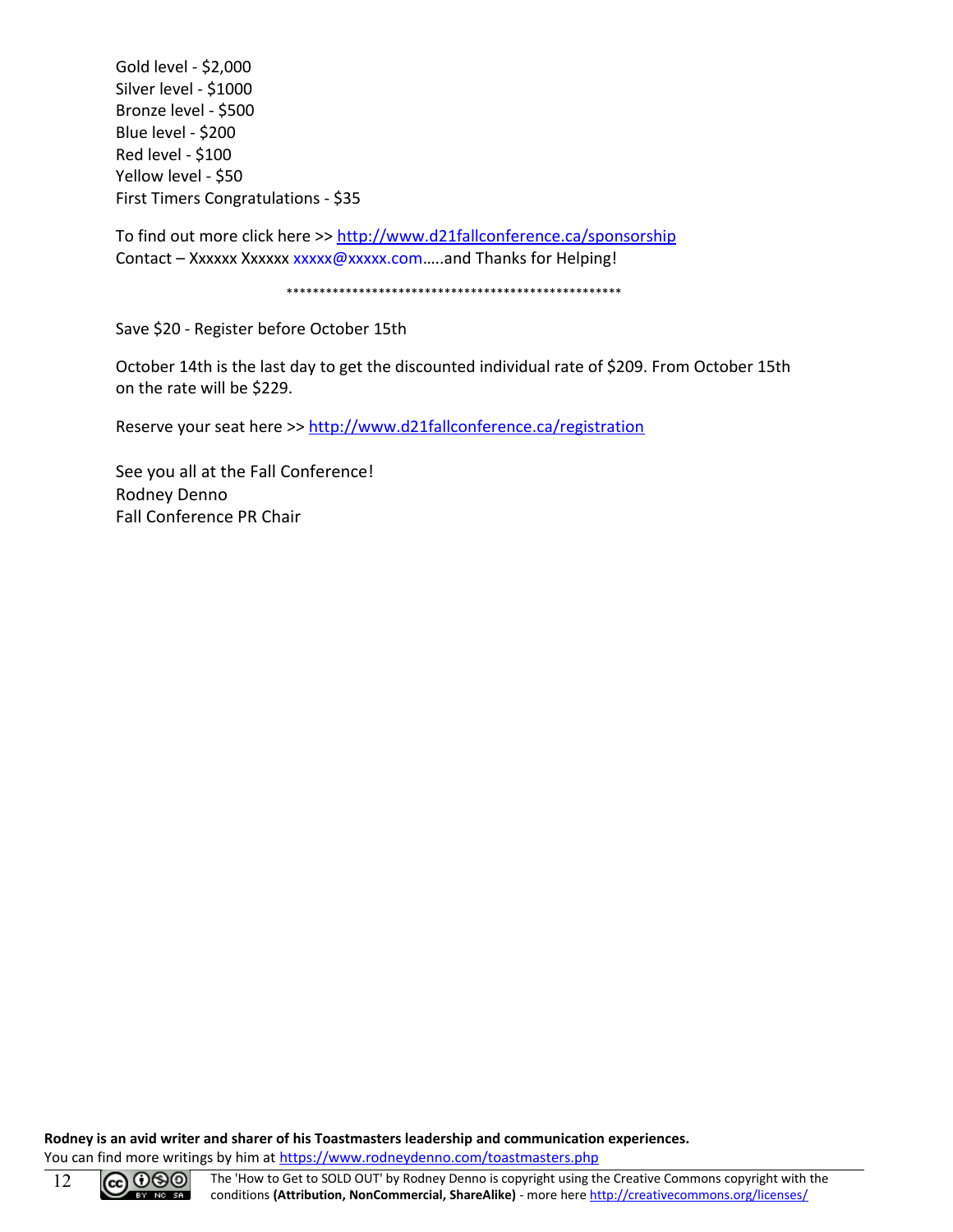## <span id="page-12-0"></span>**Appendix C – District Wide Email #3**

#### **Subject Line:**

Insights & Updates: The REAL VALUE of attending the Fall Conference

#### **Email Body:**



"You can become an even more excellent person by constantly setting higher and higher standards for yourself and then by doing everything possible to live up to those standards." - Brian Tracy

#### **Contents:**

1 – The REAL VALUE of attending the Fall Conference! 2 – Save \$20 - Register before October 15th - price increases to \$229 >>> Go to [http://www.d21fallconference.ca/registration](http://click.icptrack.com/icp/relay.php?r=1027821418&msgid=4633823&act=BRC1&c=14495&destination=http%3A%2F%2Fwww.d21fallconference.ca%2Fregistration) and register for an experience that will be Educational, Entertaining, Inspiring and Fun.

\*\*\*\*\*\*\*\*\*\*\*\*\*\*\*\*\*\*\*\*\*\*\*\*\*\*\*\*\*\*\*\*\*\*\*\*\*\*\*\*\*\*\*\*\*\*\*

The REAL VALUE of attending the Fall Conference!

**What do you get for \$209 and two days of your time?**

**Dining** - You get two (2) Breakfasts, two (2) Dinners and one (1) Lunch -- approximate restaurant value \$110

**Dancing & Dating** – Bring the love of your life……or……find the love of your life. It's happened before!

**Networking & Socializing** – Meet over 300 Toastmasters from all over British Columbia. You never know what connections will result from networking and socializing with such a diverse group of people!

**District Executive Council Meeting & Business Meeting** - Meet the talent that keeps one of the biggest Toastmaster Districts in the world running & Participate in the decision-making process. Enjoy a well run meeting in action.

**First Timers Reception** - If this is your first time at a District conference were throwing a party in your honour.

**Awards Luncheon** - Enjoy lunch and be inspired by how many fellow Toastmasters have achieved Education and Leadership Awards.

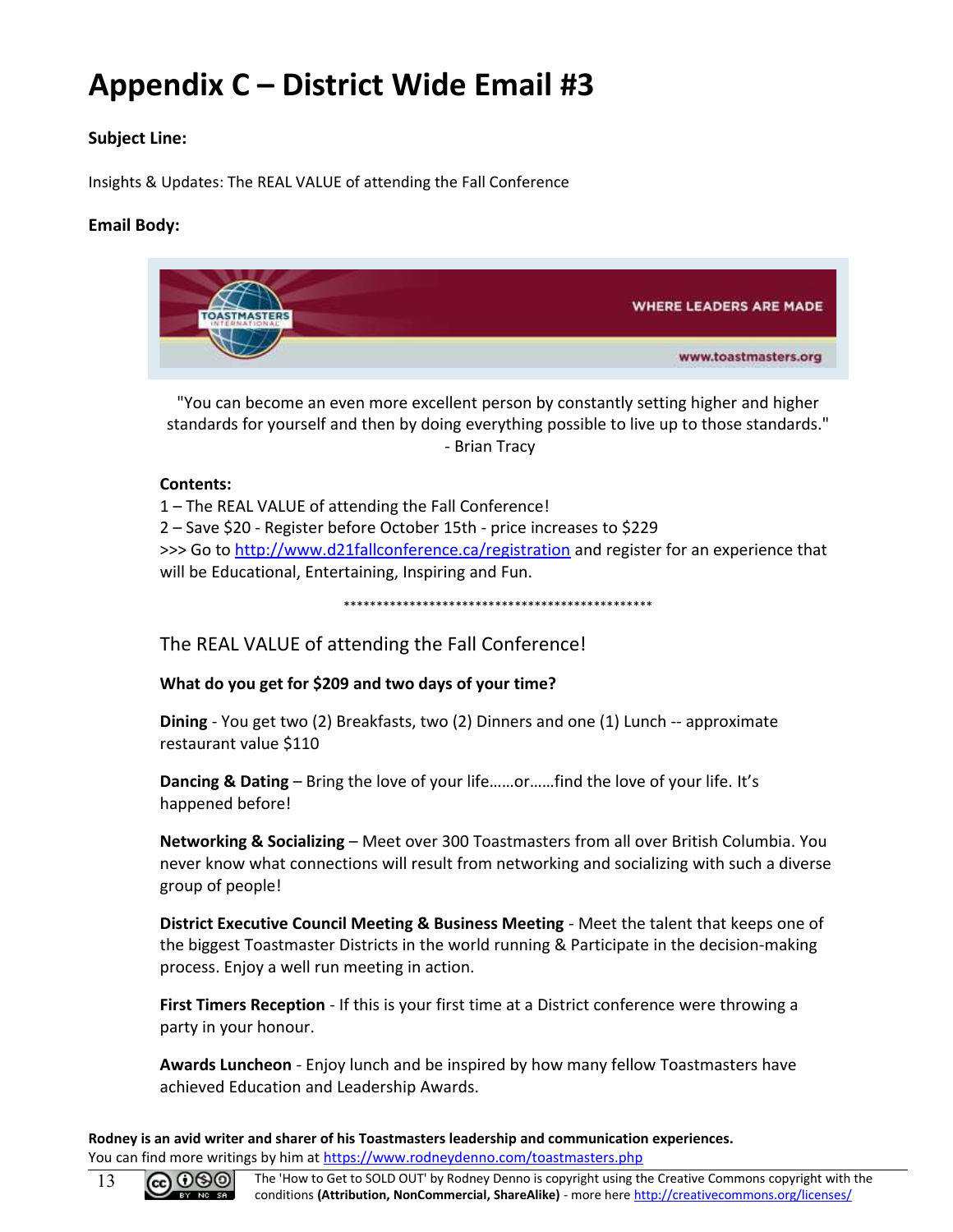**Keynote Speeches** – Practical and Inspiring (Dr. Brian Fraser & Ed Tate)

Brian Fraser & Jazzthink band >>> The Essentials of SMARTer Teamwork™

Ed Tate >>> Mindset Shifts: Overcome the Little Voices in Your Head

Ed Tate >>> Breakfast with a Champion

**Educational Workshops** - Nine (9) hours to choose from -- Three (3) hours of immersive education Marg Hope -- Advanced Level Education Program (The Advanced Ripple) [Stephanie Michelle Scott](http://click.icptrack.com/icp/relay.php?r=1027821418&msgid=4633823&act=BRC1&c=14495&destination=http%3A%2F%2Fwww.d21fallconference.ca%2F114-presenter-stephanie-michelle-scott) -- Create a Web Video that Sparks [John Kimak](http://click.icptrack.com/icp/relay.php?r=1027821418&msgid=4633823&act=BRC1&c=14495&destination=http%3A%2F%2Fwww.d21fallconference.ca%2F107-presenter-john-kimak) -- The 5 Habits of Highly Effective Leaders [Bruce Raine](http://click.icptrack.com/icp/relay.php?r=1027821418&msgid=4633823&act=BRC1&c=14495&destination=http%3A%2F%2Fwww.d21fallconference.ca%2F112-presenter-bruce-raine) & [Michelle Westford](http://click.icptrack.com/icp/relay.php?r=1027821418&msgid=4633823&act=BRC1&c=14495&destination=http%3A%2F%2Fwww.d21fallconference.ca%2F113-presenter-michelle-westford) -- Ride the Waves of Success [Isabelle Southcott](http://click.icptrack.com/icp/relay.php?r=1027821418&msgid=4633823&act=BRC1&c=14495&destination=http%3A%2F%2Fwww.d21fallconference.ca%2F108-presenter-isabelle-southcott) & [Susan Young de Biagi](http://click.icptrack.com/icp/relay.php?r=1027821418&msgid=4633823&act=BRC1&c=14495&destination=http%3A%2F%2Fwww.d21fallconference.ca%2F109-presenter-susan-biagi) -- Your Toastmasters Toolbox: Membership [Building from the Ground](http://click.icptrack.com/icp/relay.php?r=1027821418&msgid=4633823&act=BRC1&c=14495&destination=http%3A%2F%2Fwww.d21fallconference.ca%2F110-workshop-toastmasters-toolbox) [Colin Moorhouse](http://click.icptrack.com/icp/relay.php?r=1027821418&msgid=4633823&act=BRC1&c=14495&destination=http%3A%2F%2Fwww.d21fallconference.ca%2F118-presenter-colin-moorhouse) -- Confessions of a Freelance Speechwriter

**Humorous Speech & Table Topics Contests** - See and hear the 10 best humorous speeches and 10 best impromptu speakers in District 21 (we have over 5,000 Toastmasters). It's always a great display of humor and speaking talent!

**Total Cost - \$209 >>>> Impact on your life --- \$Priceless** Reserve your seat here >>>> [http://www.d21fallconference.ca/registration](http://click.icptrack.com/icp/relay.php?r=1027821418&msgid=4633823&act=BRC1&c=14495&destination=http%3A%2F%2Fwww.d21fallconference.ca%2Fregistration)

\*\*\*\*\*\*\*\*\*\*\*\*\*\*\*\*\*\*\*\*\*\*\*\*\*\*\*\*\*\*\*\*\*\*\*\*\*\*\*\*\*\*\*\*\*\*\*\*\*\*\*

Save \$20 - Register before October 15th October 14th is the last day to get the discounted individual rate of \$209. From October 15th on......the rate will be \$229.

Reserve your seat here >> [http://www.d21fallconference.ca/registration](http://click.icptrack.com/icp/relay.php?r=1027821418&msgid=4633823&act=BRC1&c=14495&destination=http%3A%2F%2Fwww.d21fallconference.ca%2Fregistration)

See you all at the Fall Conference! Rodney Denno Fall Conference PR Chair

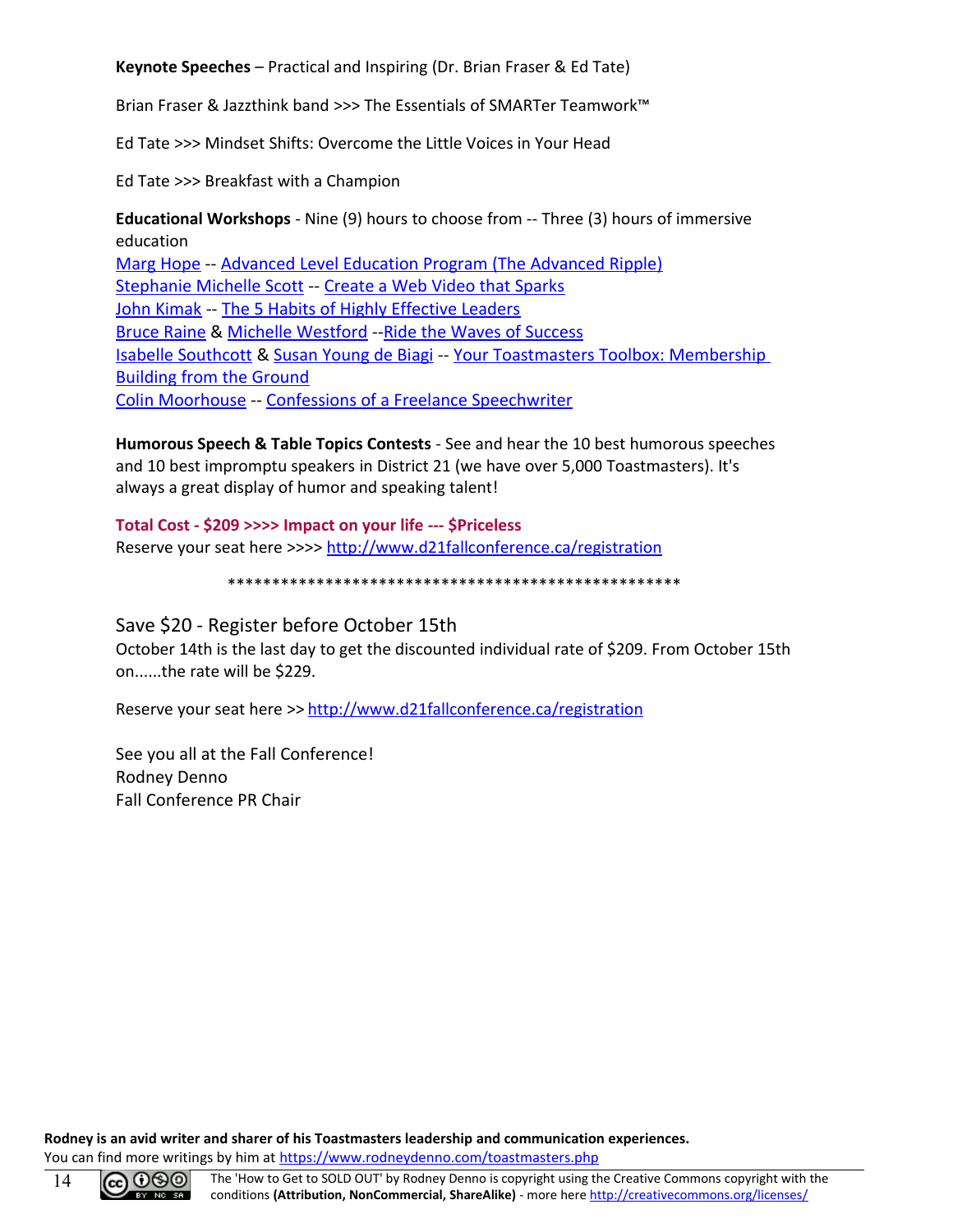## <span id="page-14-0"></span>**Appendix D – District Wide Email #4**

#### **Subject Line:**

Insights & Updates: Fall Conference *a la carte* Menu, First Timer party, Silent Auction

#### **Email Body:**



"We act as though comfort and luxury were the chief requirements of life, when all that we need to make us really happy is something to be enthusiastic about." -- Charles Kingsley

#### **Contents:**

- 1 Fall Conference a la carte Menu
- 2 Value for New Toastmasters
- 3 First Timers Reception
- 4 Silent Auction

The Ripple Effect, November 2, 3 & 4, 2012 Radisson Vancouver Airport, http://www.d21fallconference.ca

\*\*\*\*\*\*\*\*\*\*\*\*\*\*\*\*\*\*\*\*\*\*\*\*\*\*\*\*\*\*\*\*\*\*\*\*\*\*\*\*\*\*\*\*\*\*\*

#### **Fall Conference a la carte Menu**

For Toastmasters that are unable to join us for the entire conference, we have a selection of events for you to choose from:

**Friday (\$80.00** -- all Friday events + Friday dinner)

**Saturday (\$155.00** – all Saturday events + Humorous Speech Contest + all Saturday meals)

**Sunday (\$50.00** -- all Sunday events + Table Topics Speech Contest + Sunday breakfast)

#### **Humorous Speech Contest**

Saturday Evening 7:45 pm (**\$25.00** – Humorous Speech Contest only, no other events, no meal)

#### **Table Topics Speech Contest**

Sunday Morning 9:00 am (**\$20.00** – Table Topics Contest only, no other events, no meal)

Go to http://www.d21fallconference.ca/registration to select and register.

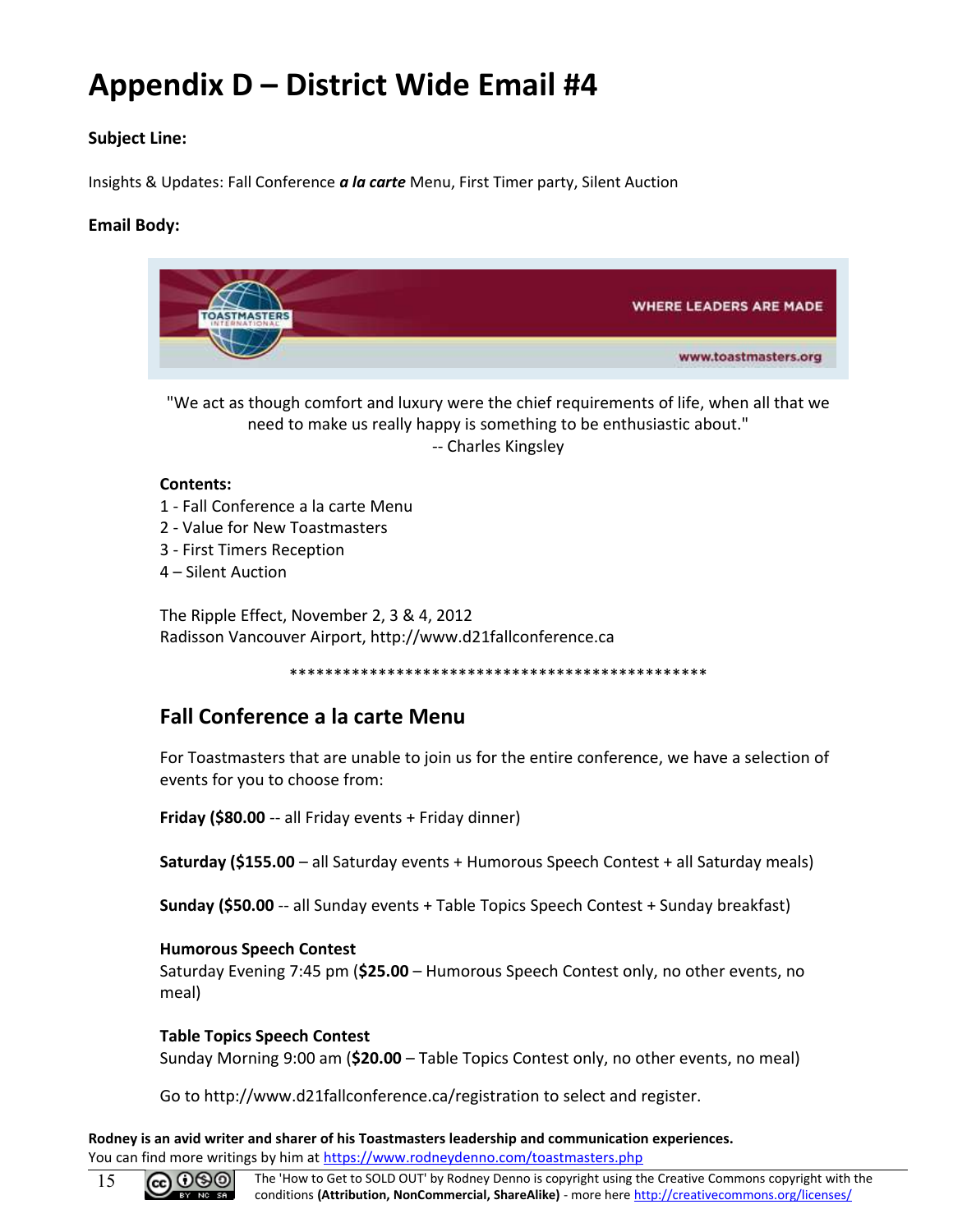#### **Value for New Toastmasters**

#### **If you've only been in Toastmasters for a few months……..you may be wondering what all the fuss is about and why it's important for you to attend a District Conference.**

Toastmaster's is like a 100 room house with more opportunities to learn and grow as a leader and communicator than you can imagine.

Attending a District Conference allows you to quickly peek into many of the rooms and gain a much bigger perspective of what the Toastmasters program and the Toastmasters organization have to offer you.

#### **Here's a peek into some of those rooms:**

**Education Sessions** - Nine (9) hours to choose from -- Three (3) hours of immersion. There are sessions on speech writing, effective leadership, making web videos, presentation skills and advanced speaking skills training.

**Keynote Speeches** – Practical and inspiring from innovative thinkers and a World Champion of Public Speaking.

**Dining, Dancing & Dating** – Five enjoyable meals. Bring the love of your life……or……find the love of your life. It's happened before!

**Networking & Socializing** – Meet over 300 Toastmasters from all over British Columbia.

**Business Meetings** - Meet the talent that keeps one of the largest Toastmaster Districts in the world running and participate in the decision-making process.

**Awards Luncheon** – Be inspired by what Education and Leadership awards your fellow Toastmasters have achieved.

**Humorous Speech & Table Topics Contests** - See and hear the 10 best humorous speeches and 10 best impromptu speakers in District 21 (we have over 5,000 Toastmasters). It's always a great display of humor and speaking talent!

#### **Total Cost - \$229 >>>> Impact on your life --- \$Priceless**

You can check out the detailed program here http://www.d21fallconference.ca/program-2012

To join us click http://www.d21fallconference.ca/registration \*\*\*\*\*\*\*\*\*\*\*\*\*\*\*\*\*\*\*\*\*\*\*\*\*\*\*\*\*\*\*\*\*\*\*\*\*\*\*\*\*\*\*\*\*\*\*\*\*\*\*

#### **First Timers Reception**

If this is your first time at a District conference, we are throwing a party in your honor. Meet other first timers to the conference and make new friends.

The First Timer party starts at 5pm Friday November 2nd. See you there!

\*\*\*\*\*\*\*\*\*\*\*\*\*\*\*\*\*\*\*\*\*\*\*\*\*\*\*\*\*\*\*\*\*\*\*\*\*\*\*\*\*\*\*\*\*\*\*\*\*\*\*

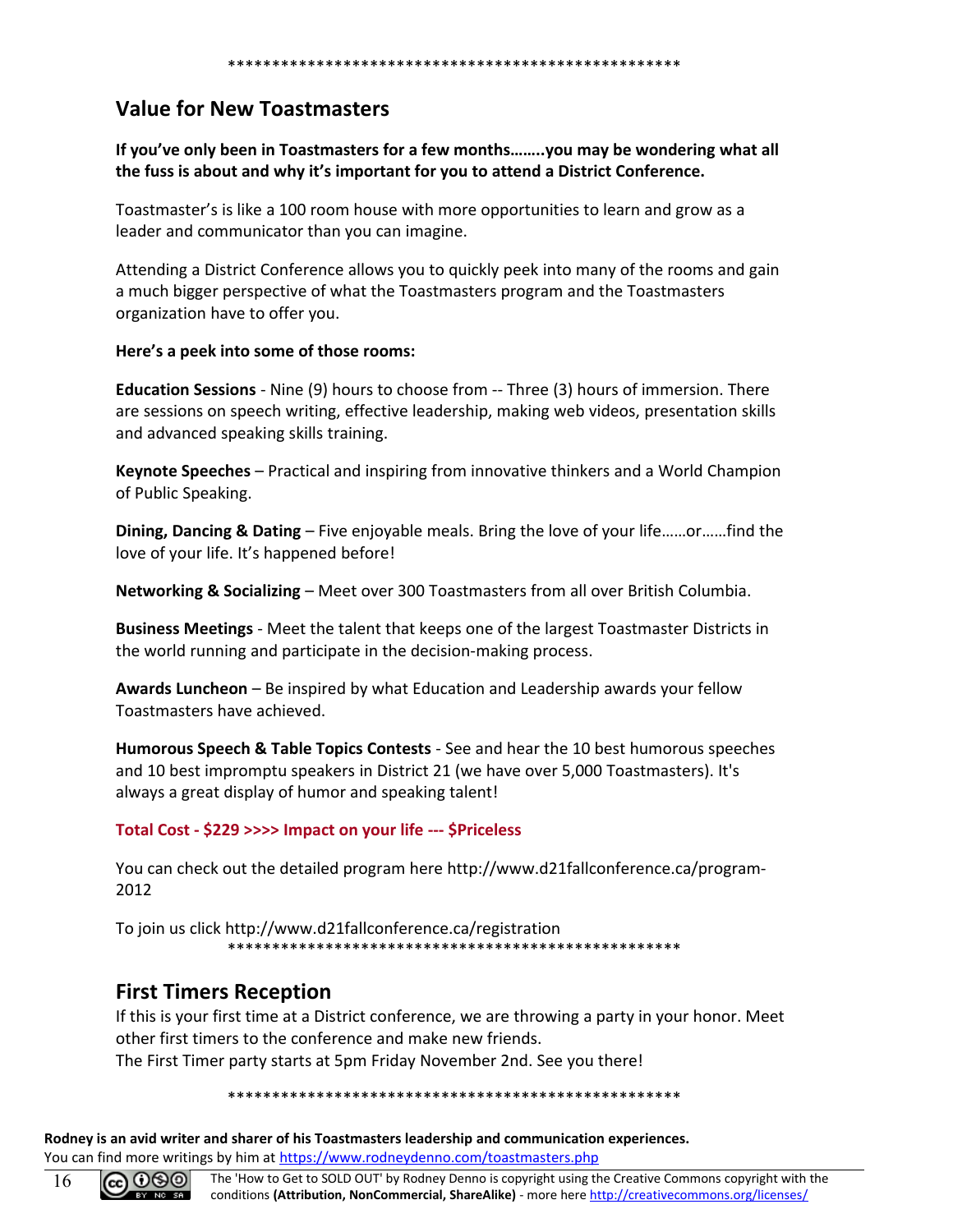#### **Silent Auction**

Promote yourself, your business or just help make the Fall Conference an even bigger success. We are looking for more auction items to include in the Silent Auction.

Here are some examples of what you may wish to donate: Gift Certificates (\$25, \$50, \$100, for coffee, restaurant meals, salons, stores, clubs) bottles of wine, books, personal care, framed pictures, coaching, subscriptions…..your family friendly imagination sets the limits.

For more ideas on what to donate and who to contact, click http://www.d21fallconference.ca/silent-auction-2012

Thanks!

Rodney Denno PR Chair, 2012 Fall Conference

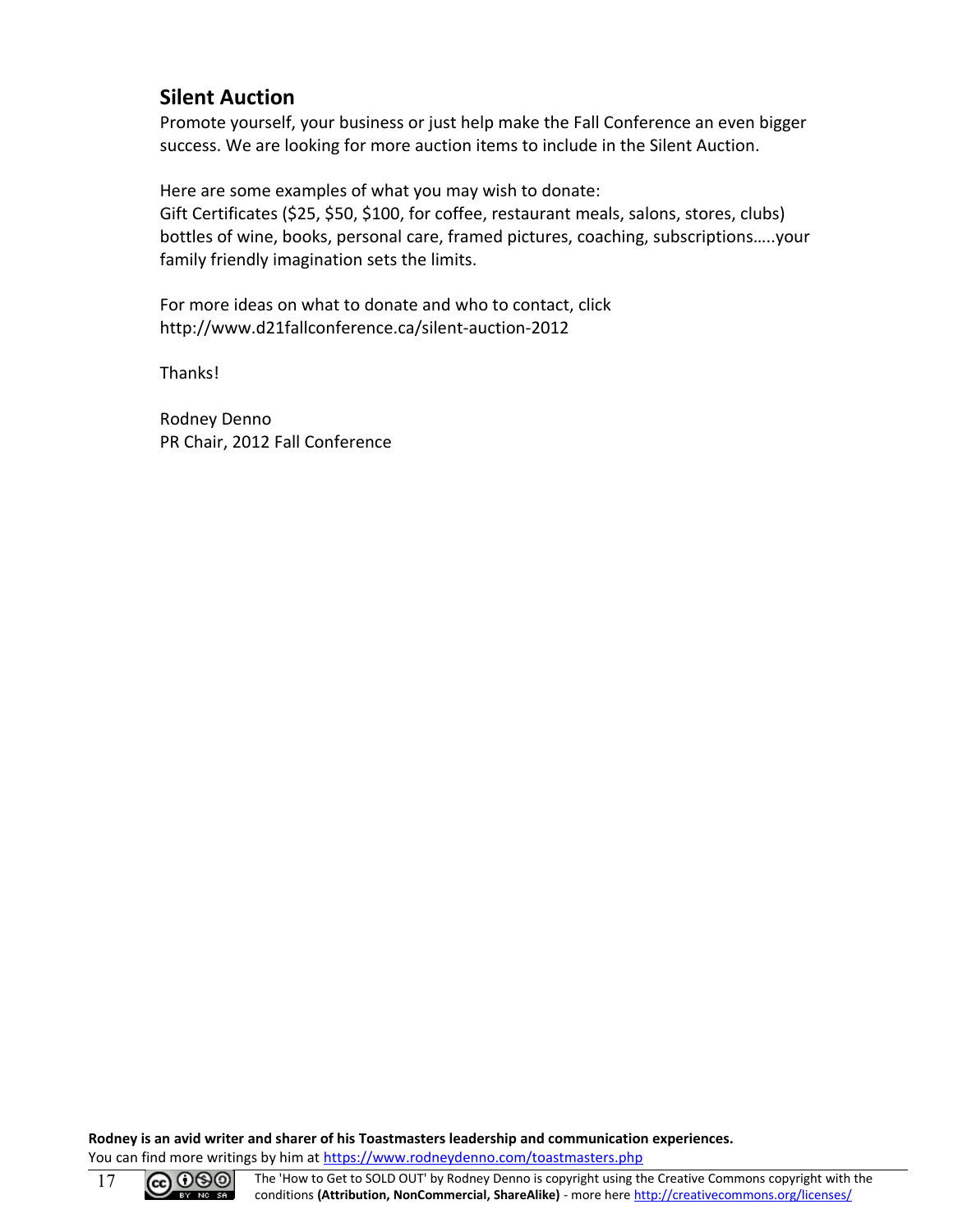## <span id="page-17-0"></span>**Appendix E – District Wide Email #5**

#### **Subject Line:**

Insights & Updates: Value for Experienced Toastmasters, Education Sessions, Volunteer & Sponsorship Opportunities

#### **Email Body:**



"If you would hit the mark, you must aim a little above it; every arrow in flight feels the attraction of earth." -- Henry Wadsworth Longfellow

#### **Contents:**

- 1 Value for Experienced Toastmasters
- 2 Education Sessions
- 3 Volunteer & Sponsorship Opportunities

The Ripple Effect, November 2, 3 & 4, 2012 Radisson Vancouver Airport, http://www.d21fallconference.ca >>>> **Last day to register for Full Conference or a la carte is - October 26, 2012**

\*\*\*\*\*\*\*\*\*\*\*\*\*\*\*\*\*\*\*\*\*\*\*\*\*\*\*\*\*\*\*\*\*\*\*\*\*\*\*\*\*\*\*\*\*\*\*

#### **Value for Experienced Toastmasters**

**Whether you are an experienced athlete, artist, acrobat or Toastmaster the rule in life seems to be "If you don't use it….you lose it" or as Longfellow says more eloquently "Every arrow feels the attraction of earth".**

As an experienced Toastmaster you've already spent a significant amount of time developing your leadership and communication skills - you appreciate the value of participating in club meetings and understand the value that the Toastmasters program and the Toastmasters organization have to offer.

By attending a District conference you provide your arrow with an updraft of air that counteracts the "….attraction of earth".

#### **Here are some of the updrafts you could experience:**

**Keynote Speeches** – Practical and inspiring. Innovative thinking. A World Champion of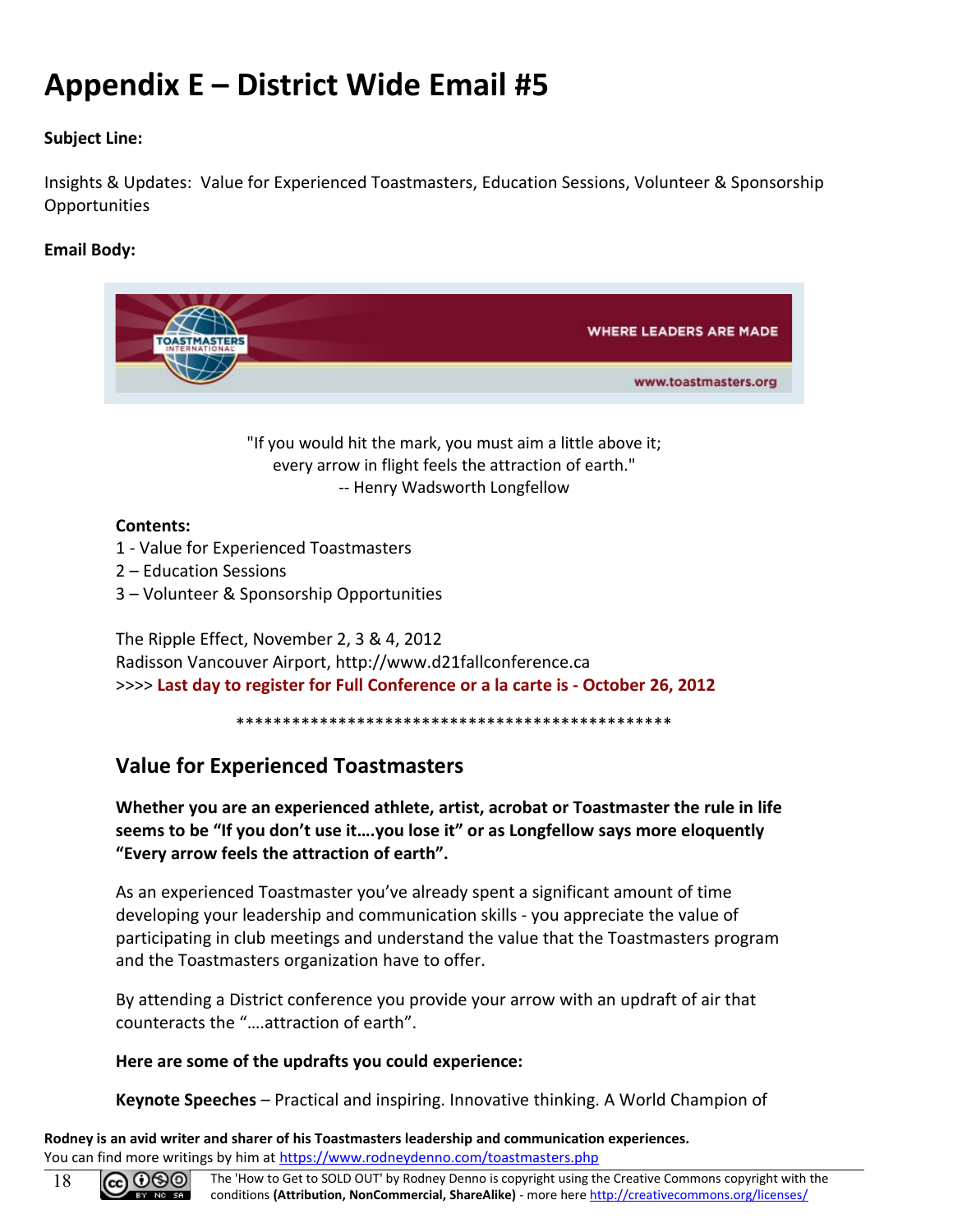Public Speaking.

**Networking & Socializing** – Meet over 300 Toastmasters from all over British Columbia.

**Business Meetings** - Meet the talent that keeps one of the largest Toastmaster Districts in the world running and participate in the decision-making process.

**Awards Ceremony** – Be inspired by the Education and Leadership awards your fellow Toastmasters have achieved.

**Humorous Speech & Table Topics Contests** - See and hear the 10 best humorous speeches and 10 best impromptu speakers in the District. It's always a great display of humor and speaking talent!

#### **Price - \$229 >>>> Impact on your life - \$Priceless**

You can check out the detailed program here http://www.d21fallconference.ca/program-2012

To join us click http://www.d21fallconference.ca/registration

\*\*\*\*\*\*\*\*\*\*\*\*\*\*\*\*\*\*\*\*\*\*\*\*\*\*\*\*\*\*\*\*\*\*\*\*\*\*\*\*\*\*\*\*\*\*\*\*\*\*\*

#### **Education Sessions**

#### **Some say that the entire conference is one BIG education session!**

However, there are two portions of the conference that are specifically designed for your education – the Keynote's and the Saturday morning Ed Sessions.

**Keynote's** – Dr. Brian Fraser and Ed Tate deliver three practical and inspiring sessions.

To find out more about Brian and Ed and their respective sessions click http://www.d21fallconference.ca/102-keynote-brian-fraser and http://www.d21fallconference.ca/102-keynote-brian-fraser

**Educational Workshops** - In this email we are highlighting the **Advanced Ripple** – specifically designed for experienced Toastmasters. Here is what Margaret Hope – the Advanced Ripple champion – has to say…..

*Participate in D-21's first ever morning of education provided by advanced level members (CC and way beyond) for advanced speakers. The entire morning is devoted to one topic – Facilitating Discussion. Talented speakers drawn from every Division will demonstrate the five projects from the Advanced Manual called, Facilitating Discussion. We start with a panel presentation, then break out for a brainstorming session, back to the entire group to learn how to lead when your audience has some VERY difficult people in it, break out again to practice problem solving and return to a full group to build consensus. Every topic we discuss is significant to advanced speakers. This is not a morning where you'll just sit and listen; because these projects involve audience participation, you'll be involved throughout.*

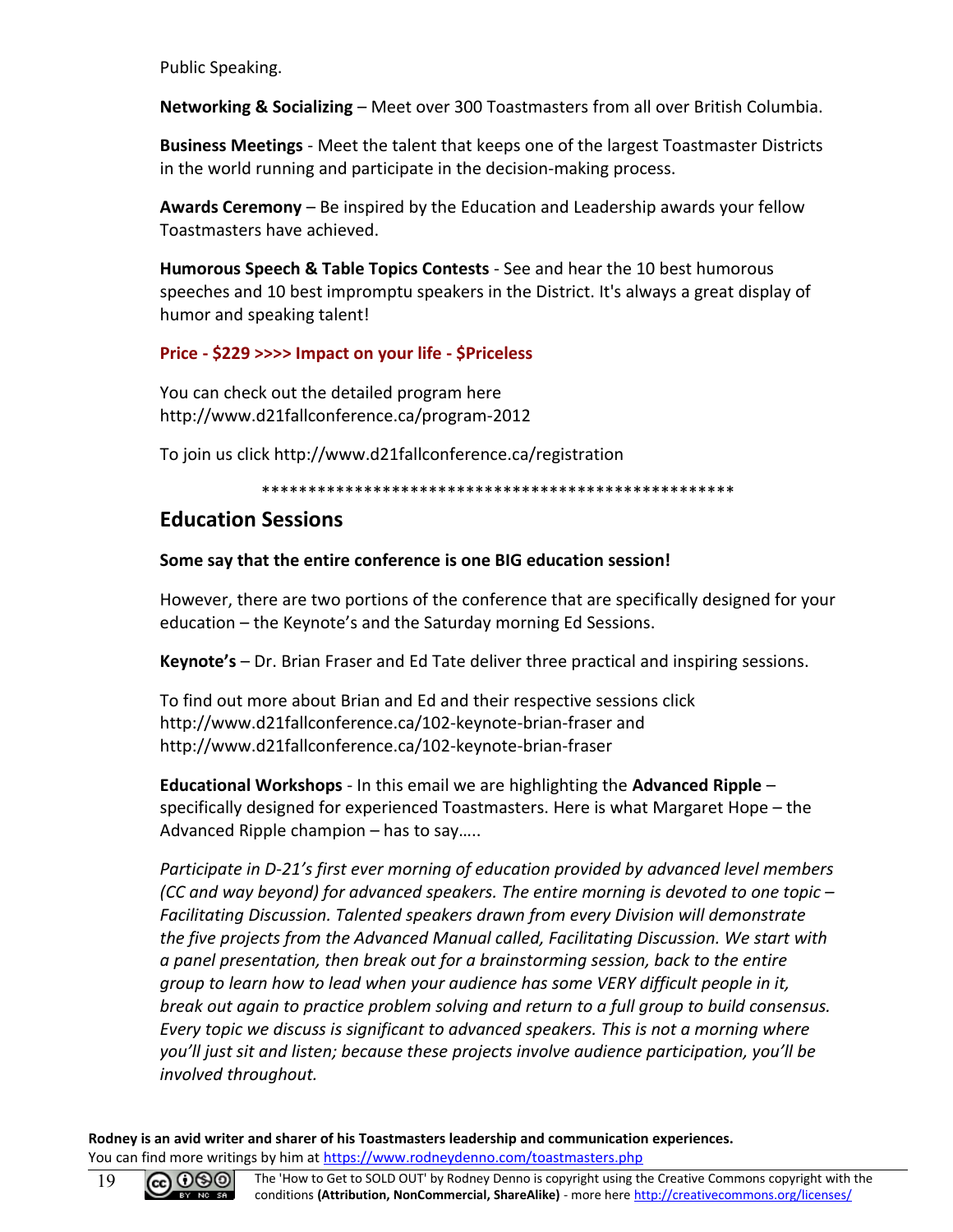**We've got Talent:** We're not revealing the performers just yet but a Past International President, a Past International Director and several Past District Governors have committed to this project. Don't miss this!

**Take Home Value:** See how these projects can enrich your club meeting, fit into a regular club program, challenge and strengthen your skills, involve everyone at your meeting and help your club reach their educational achievements.

**Limited Seating:** if you want to ensure yourself a seat at this event and you have at least a CC – apply to become one of the evaluators or assist with other aspects of this event. xxxxx@xxxxx.ca Tell us what club and Division you represent and your TM designation. Be sure to add a phone # and a time of day that is best to reach you.

For a complete schedule of Ed Sessions click http://www.d21fallconference.ca/program-2012

To reserve your seat click http://www.d21fallconference.ca/registration

#### \*\*\*\*\*\*\*\*\*\*\*\*\*\*\*\*\*\*\*\*\*\*\*\*\*\*\*\*\*\*\*\*\*\*\*\*\*\*\*\*\*\*\*\*\*\*\*\*\*\*\*

#### **Volunteer Opportunities**

Toastmasters clubs and events succeed because many Toastmasters volunteer their time, expertise and energy to make it all happen.

The Fall Conference is no different……we need a few more volunteers. Some positions only take a few minutes (ex. speaker introduction), others may take a couple hours (ex. welcoming and registering attendees).

To find out how you can help click http://www.d21fallconference.ca/volunteers

OR contact: Xxxxxx Xxxxxx xxxx@xxxxx.com

#### \*\*\*\*\*\*\*\*\*\*\*\*\*\*\*\*\*\*\*\*\*\*\*\*\*\*\*\*\*\*\*\*\*\*\*\*\*\*\*\*\*\*\*\*\*\*\*\*\*\*\*

#### **Sponsorship Opportunities**

Individuals, Clubs and Corporations – get your message out to over 5,000 Toastmasters throughout British Columbia – and help make the District 21 Fall Conference an even greater success!

Sponsorship Levels range from \$35 to \$2,000.

To find out more click http://www.d21fallconference.ca/sponsorship Contact -- Xxxxxx Xxxxx xxxxx@xxxx.com ....Thanks for Helping!

#### **Rodney Denno PR Chair, 2012 Fall Conference**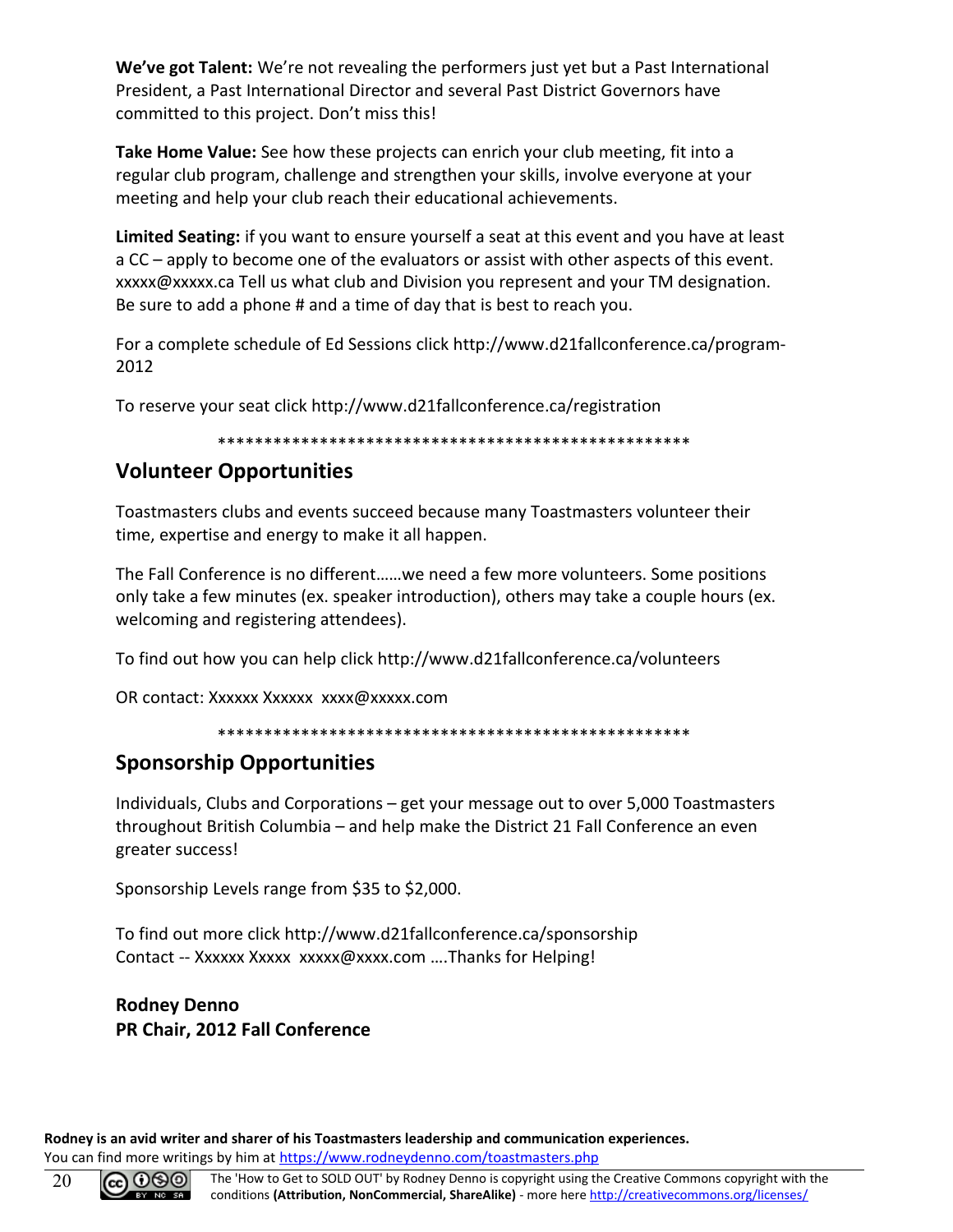## <span id="page-20-0"></span>**Appendix F – District Wide Email #6**

#### **Subject Line:**

Insights & Updates: District 21 Reformation, Silent Auction, Registration Closes October 26

#### **Email Body:**



The Ripple Effect Toastmasters District 21 Fall Conference November 2, 3 & 4, 2012 Radisson Vancouver Airport, http://www.d21fallconference.ca

\*\*\*\*\*\*\*\*\*\*\*\*\*\*\*\*\*\*\*\*\*\*\*\*\*\*\*\*\*\*\*\*\*\*\*\*\*\*\*\*\*\*\*\*\*\*\*

#### **Fall Conference a la carte Menu**

>> Last day to register for full conference or a la carte is - October 26, 2012 For Toastmasters that are unable to join us for the entire conference, we have a selection of events to choose from:

**Friday** (\$80.00 -- all Friday events + Friday dinner)

**Saturday** (\$155.00 – all Saturday events + Humorous Speech Contest + all Saturday meals)

**Sunday** (\$50.00 -- all Sunday events + Table Topics Speech Contest + Sunday breakfast)

#### **Humorous Speech Contest**

Saturday Evening 7:45 pm (\$25.00 – Humorous Speech Contest only, no other events, no meal)

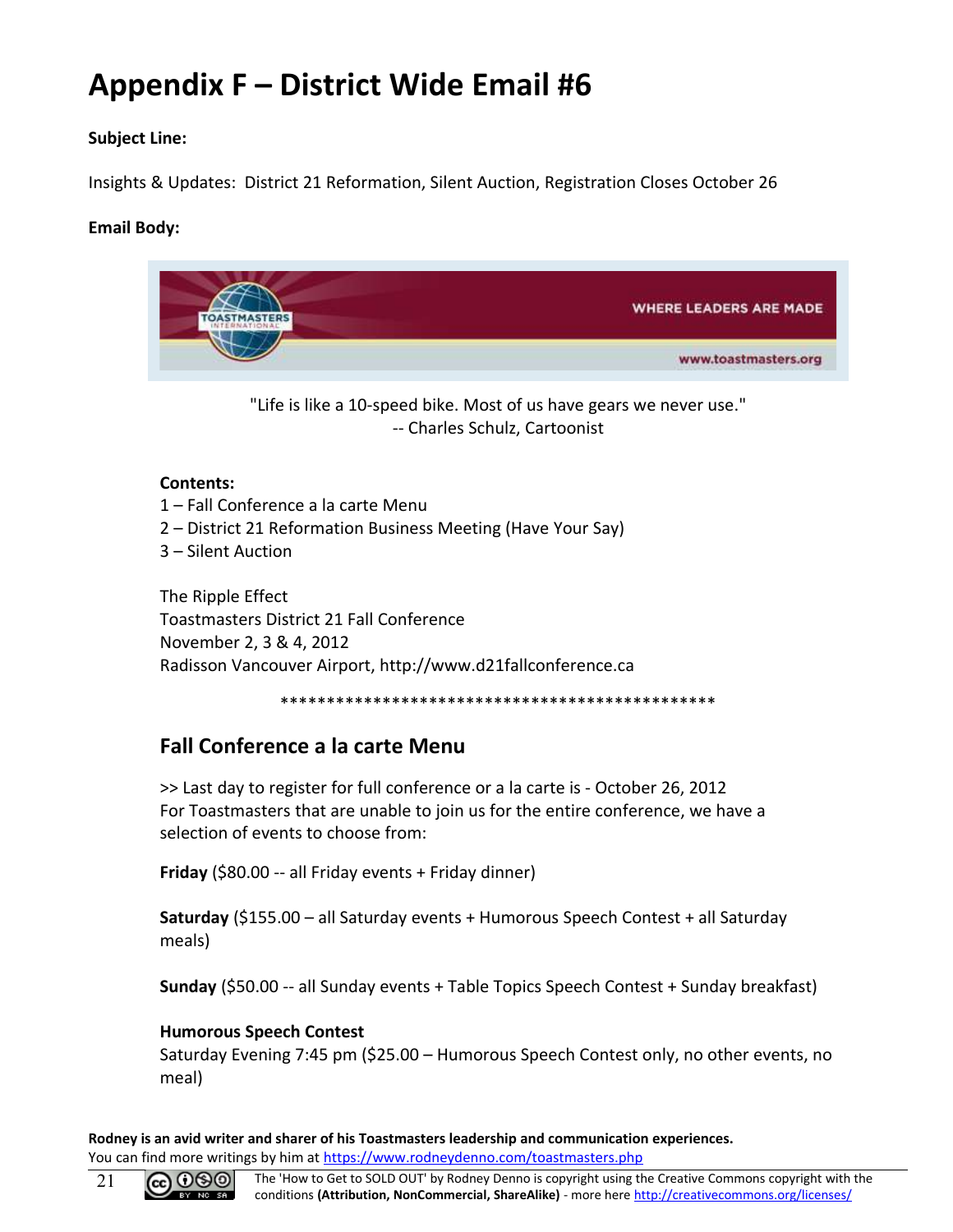#### **Table Topics Speech Contest**

Sunday Morning 9:00 am (\$20.00 – Table Topics Contest only, no other events, no meal) Go to http://www.d21fallconference.ca/registration to select and register. \*\*\*\*\*\*\*\*\*\*\*\*\*\*\*\*\*\*\*\*\*\*\*\*\*\*\*\*\*\*\*\*\*\*\*\*\*\*\*\*\*\*\*\*\*\*\*\*\*\*\*

#### **District 21 Reformation Business Meeting**

This is one of the most important and exciting business meetings we've had at a District conference! District 21 has grown to the point that it is necessary to reform it into two separate Districts. The District Leadership Team has been working diligently to develop different options to make this reformation possible. The final decision will be determined at the District Council Meeting at the Fall Conference.

#### **To review the reports please visit**

http://www.d21toastmasters.org/index.php/2012-06-16-16-29-19/d21-reformation Please attend and have your say! You will also meet the talent that keeps one of the largest Toastmaster Districts in the world running.

To join us, click http://www.d21fallconference.ca/registration

\*\*\*\*\*\*\*\*\*\*\*\*\*\*\*\*\*\*\*\*\*\*\*\*\*\*\*\*\*\*\*\*\*\*\*\*\*\*\*\*\*\*\*\*\*\*\*\*\*\*\*

#### **Silent Auction**

Promote yourself, your business or just help make the Fall Conference an even bigger success. We are looking for more auction items to include in the Silent Auction.

Here are some examples of what you may wish to donate: Gift Certificates (\$25, \$50, \$100, for coffee, restaurant meals, salons, stores, clubs) bottles of wine, books, personal care, framed pictures, coaching, subscriptions…..your family friendly imagination sets the limits.

For more ideas on what to donate and who to contact, click http://www.d21fallconference.ca/silent-auction-2012

Thanks! Rodney Denno PR Chair, 2012 Fall Conference

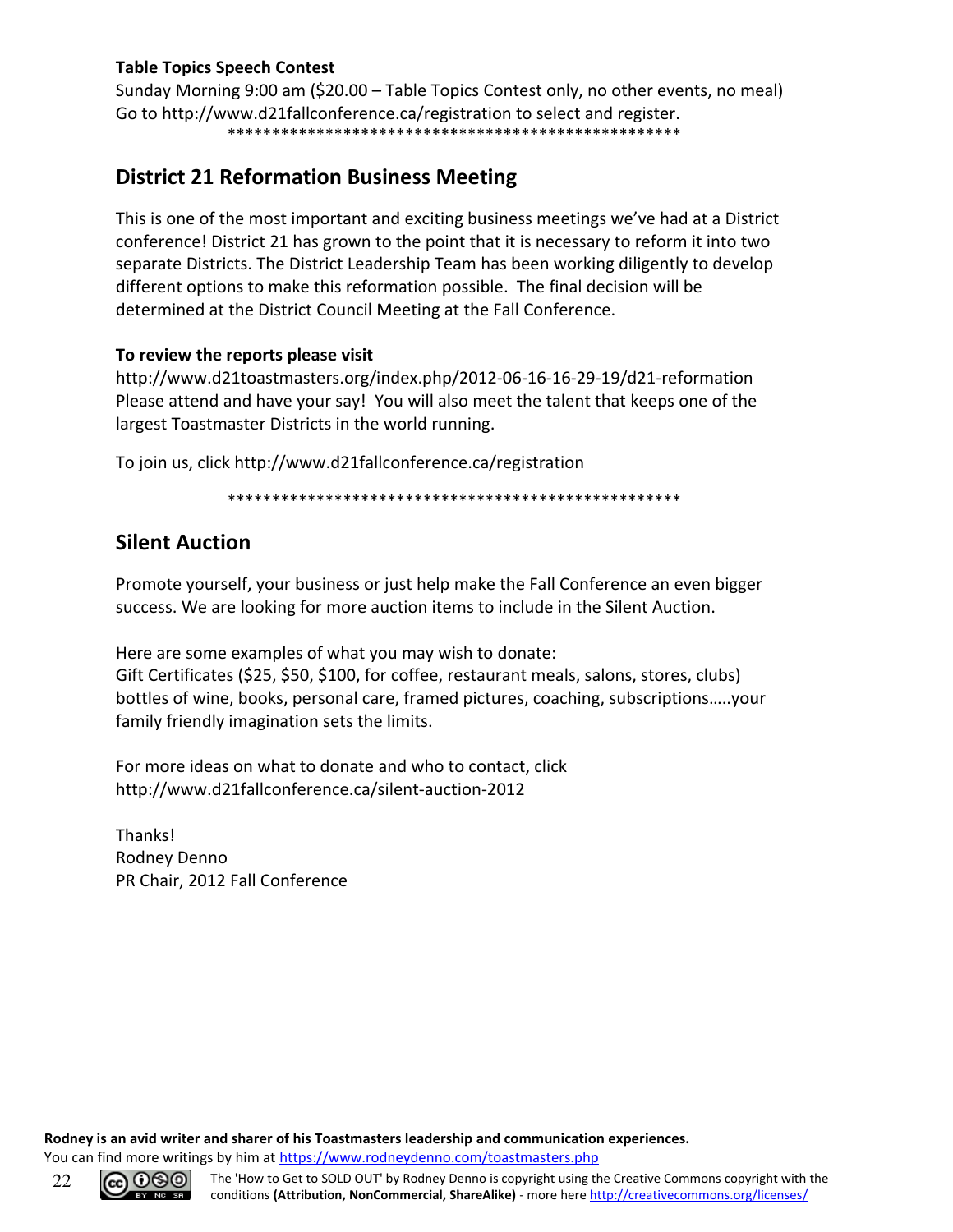## <span id="page-22-0"></span>**Appendix G – District Wide Email #7**

#### **Subject Line:**

Insights & Updates: SOLD OUT – Waiting List, Some A La Carte available, Tweeting and Posting

#### **Email Body:**



"You can't wait for inspiration. You have to go after it with a club." -- Jack London, Author

#### **Contents:**

- 1 Limited a la carte Menu
- 2 Waiting List
- 3 Two Free events
- 4 Social Media Friendly Conference

On behalf of the entire Fall Conference team – thanks for reading the fall conference Insights & Updates emails.

The Ripple Effect Toastmasters District 21 Fall Conference November 2, 3 & 4, 2012 Radisson Vancouver Airport, http://www.d21fallconference.ca

\*\*\*\*\*\*\*\*\*\*\*\*\*\*\*\*\*\*\*\*\*\*\*\*\*\*\*\*\*\*\*\*\*\*\*\*\*\*\*\*\*\*\*\*\*\*\*

#### **Limited a la carte Menu**

The conference is sold out – only two events to choose from:

#### **Humorous Speech Contest**

Saturday Evening 7:45 pm (\$25.00 – Humorous Speech Contest only, no other events, no meal)

#### **Table Topics Speech Contest**

Sunday Morning 9:00 am (\$20.00 – Table Topics Contest only, no other events, no meal)

Go to http://www.d21fallconference.ca/registration to select and register.

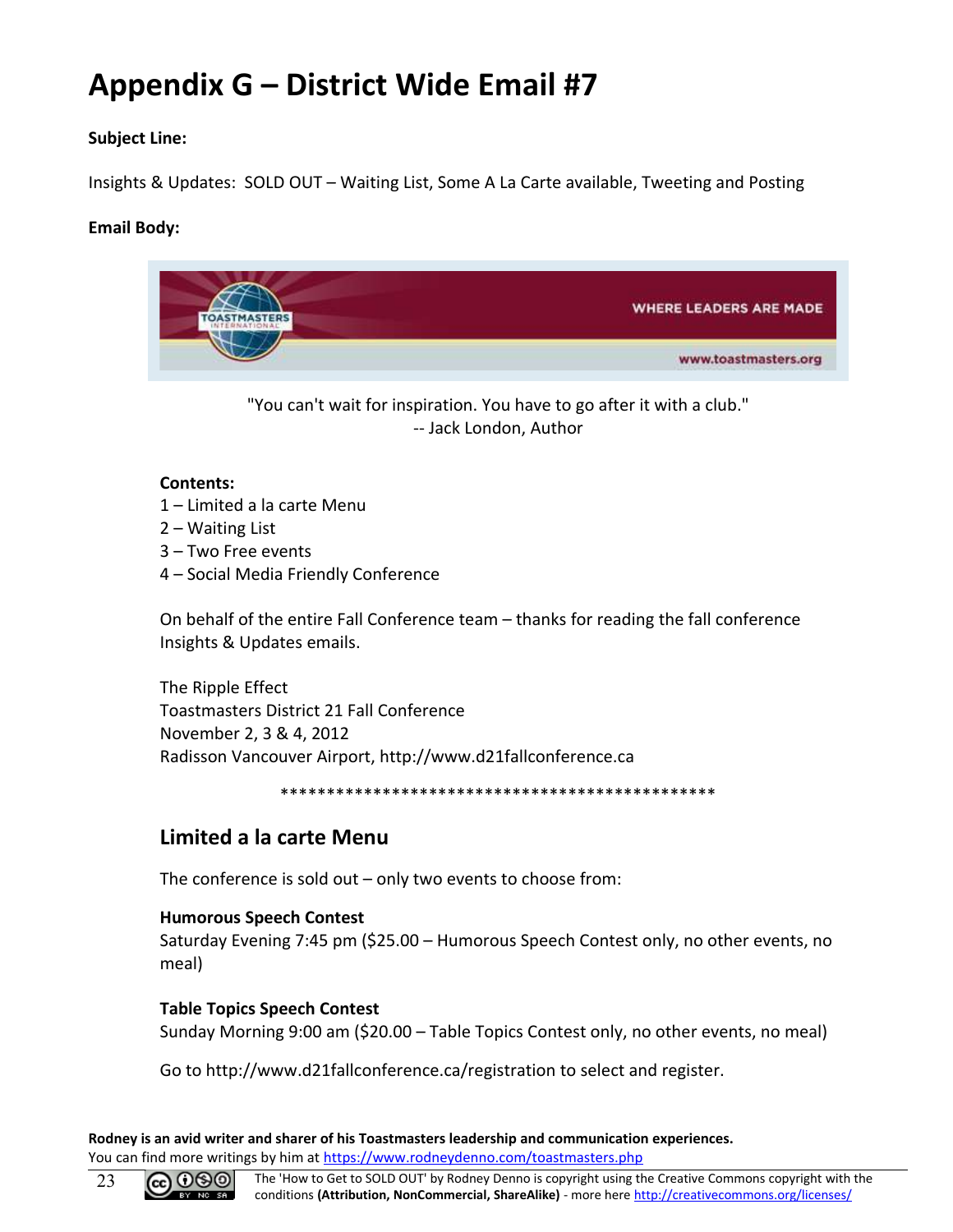#### \*\*\*\*\*\*\*\*\*\*\*\*\*\*\*\*\*\*\*\*\*\*\*\*\*\*\*\*\*\*\*\*\*\*\*\*\*\*\*\*\*\*\*\*\*\*\*\*\*\*\*

#### Waiting List

The conference is sold out! However; occasionally life gets in the way and attendees have to resell their ticket. While there are currently no tickets for resale we are maintaining a waiting list in case some tickets become available. You can sign up on the waiting list (first-come-first-served) here http://www.d21fallconference.ca/waiting-list

\*\*\*\*\*\*\*\*\*\*\*\*\*\*\*\*\*\*\*\*\*\*\*\*\*\*\*\*\*\*\*\*\*\*\*\*\*\*\*\*\*\*\*\*\*\*\*\*\*\*\*

#### Two Free Events

There are two free events that any Toastmaster can attend on Saturday November 2nd (up to the room limit capacity). They are the Awards Ceremony at 12 noon and the Business Meeting at 3:30pm.

\*\*\*\*\*\*\*\*\*\*\*\*\*\*\*\*\*\*\*\*\*\*\*\*\*\*\*\*\*\*\*\*\*\*\*\*\*\*\*\*\*\*\*\*\*\*\*\*\*\*\*

#### Social Media Friendly Conference

The District 21 Fall Conference is social media friendly. If you are unable to attend you can still find out what's happening through the many tweets and posts published by our band of roving reporters. Here's how:

Twitter – https://twitter.com/@D21Toastmasters Facebook – https://www.facebook.com/groups/bctoastmasters/ Linkedin – http://linkedin.com Toastmasters: District 21

That's it folk……no more emails promoting the fall conference. Now it's time to get ready for an educational, inspirational and just plain fun weekend!

Rodney Denno PR Chair, 2012 Fall Conference

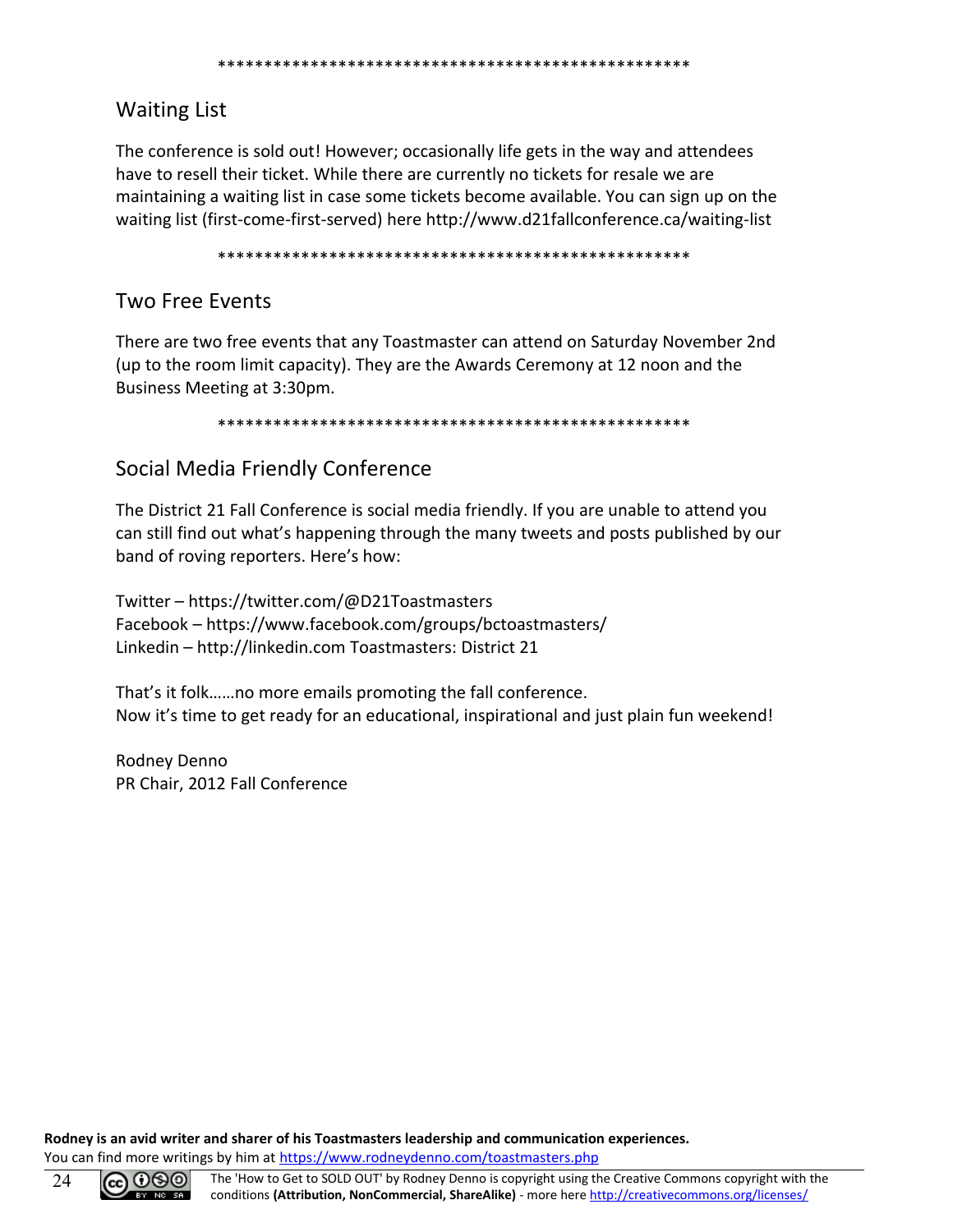## <span id="page-24-0"></span>**Appendix H – Targeted – Registered Attendees Email #1**

#### **Subject:**

Toastmasters Fall Conference: Keynote Update & Education Session Lineup Release

#### **Body:**

Keeping you up-to-date on changes and announcements for the Fall Conference.

Contents:

- 1 World Champion Ed Tate confirmed as keynote
- 2 Education Sessions lineup now available
- 3 October 1st -- Last day to get the discounted Hotel room rate

>>> **Help us spread the word and fill the hall** --- Forward this email on to all your Toastmaster friends who have not yet registered. Thanks!

\*\*\*\*\*\*\*\*\*\*\*\*\*\*\*\*\*\*\*\*\*\*\*\*\*\*\*\*\*\*\*\*\*\*\*\*\*\*\*\*\*\*\*\*\*\*\*

## **World Champion Ed Tate confirmed as keynote**

Get a taste of what you will hear from Ed Tate at the Fall Conference by reading LINK reporter Isabelle Southcott's extensive interview article on Ed Tate. To read the complete article click here <http://d21toastmasters.org/index.php/172-world-champion-ed-tate-confirmed-as-keynote>

Word count: 1267 Estimated reading time: 5 minutes Estimated Value: That depends on you!

For those of you who don't have the time to read Isabelle's article right now.....here is Ed Tate's Speech Vetting Checklist that you can start using right away.

#### **Ed Tate's 4H checklist**

Does your speech contain the following four elements? If not, you may be missing something. Ed Tate advises vetting your speech to make sure it hits these markers:

**Head:** Will your speech make people think? Is it thought provoking?

**Heart:** Can people relate to it? Connect?

**Humour:** Do you use humour? Does it make people laugh? This, Ed says is optional because not all speeches are funny.

**Heavy hitting:** What does your audience walk away with?

\*\*\*\*\*\*\*\*\*\*\*\*\*\*\*\*\*\*\*\*\*\*\*\*\*\*\*\*\*\*\*\*\*\*\*\*\*\*\*\*\*\*\*\*\*\*\*\*\*\*

## **Education Sessions lineup now available**

Start planning which Education sessions to attend on Saturday morning November 3<sup>rd</sup>.

Four tracks are available – Toastmaster Development, Communications Skills, Personal Development and Leadership.

If you think these Education sessions are only for new Toastmasters check out the Advanced Level Education Program offered by Margret Hope and her team!

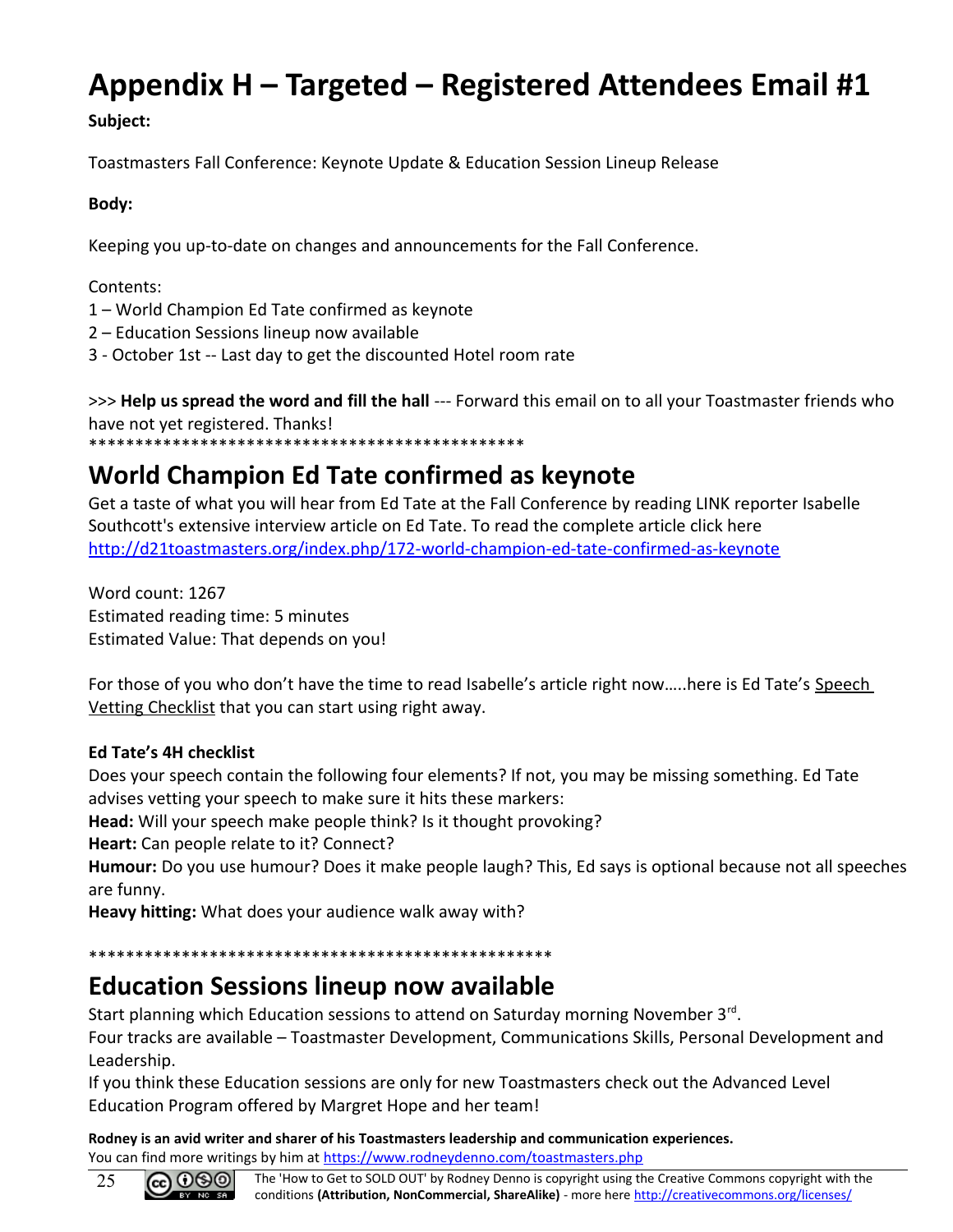Here is the link<http://d21fallconference.ca/program-2012>

\*\*\*\*\*\*\*\*\*\*\*\*\*\*\*\*\*\*\*\*\*\*\*\*\*\*\*\*\*\*\*\*\*\*\*\*\*\*\*\*\*\*\*\*\*\*\*\*\*\*\*

#### **October 1st -- Last day to get the discounted Hotel room rate**

The special rate of \$109.00 per night at **[The Radisson Vancouver Airport Hotel](http://www.radisson.com/richmond-hotel-bc-v6x3x9/bcvanair)** ends on October 1<sup>st</sup>. Contact the hotel toll free or via email……mention "District 21 Toastmasters Group" [\(800\) 395-7046](tel:(800)%20395-7046)

**[reservations@radissonvancouver.com](mailto:reservations@radissonvancouver.com)**

See you all at the Fall Conference! Rodney Denno Fall Conference PR Chair

**Rodney is an avid writer and sharer of his Toastmasters leadership and communication experiences.** You can find more writings by him at<https://www.rodneydenno.com/toastmasters.php>

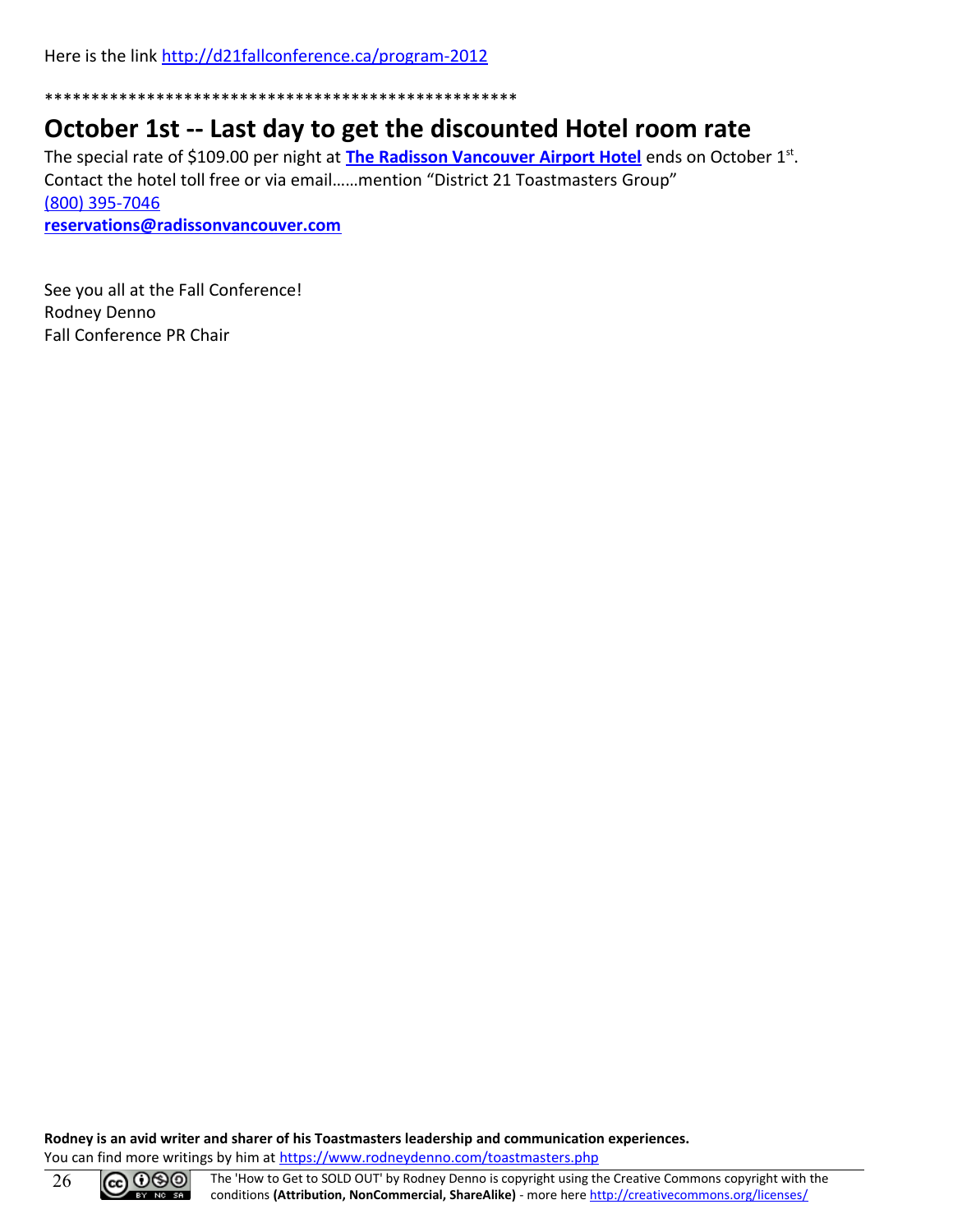## **Appendix I – Targeted – Registered Attendees Email #2**

**Subject Line:**

Fall Conference: Animal Video, Gift Offer (for Non-Toastmasters), Volunteer Opportunities

#### **Email Body:**

#### *The only thing to do with good advice is to pass it on. - Oscar Wilde.*

Changes and announcements for the Toastmasters District 21 Fall Conference.

#### **Contents:**

1 – Animals speak out about the Fall Conference - 3 minute Video

- 2 Gift Offer (purchase a gift for your Non-Toastmaster friends)
- 3 Volunteer Opportunities

\*\*\*\*\*\*\*\*\*\*\*\*\*\*\*\*\*\*\*\*\*\*\*\*\*\*\*\*\*\*\*\*\*\*\*\*\*\*\*\*\*\*\*\*\*\*\*

### **Animals speak out about the Fall Conference - 3 minute Video**

What do Frogs, Birds, Goats, Skunks, Snakes, Rodents, Zebras and an Otter have to say about the 2012 Fall Conference?

Watch this funny 3 minute video -- [http://www.d21fallconference.ca/](http://www.facebook.com/l.php?u=http%3A%2F%2Fwww.d21fallconference.ca%2F&h=SAQFLgbBfAQE0IGdVuSaUQejNpeF-EimmePRB2uCTap8L8Q&s=1/t_blank) -- to find out! If it gets you chuckling or laughing......please pass it on! Thanks

\*\*\*\*\*\*\*\*\*\*\*\*\*\*\*\*\*\*\*\*\*\*\*\*\*\*\*\*\*\*\*\*\*\*\*\*\*\*\*\*\*\*\*\*\*\*\*\*\*\*\*

## **Gift Offer (purchase a gift for your Non-Toastmaster friends)**

We wanted to offer you a way to show your non-Toastmaster friends what the Toastmasters program can do for them…..so we reserved 20 seats in both the Table Topics and Humorous Speech contests for you to purchase for non-Toastmaster friends.

I personally can't think of a better way to showcase the value of Toastmasters than watching the top 10 Humorous Speeches and the top 10 Table Topics (Impromptu speaking) contestants representing the best in British Columbia.

#### **Table Topics Contest Gift Certificate - \$20 Humorous Speech Contest Gift Certificate - \$25**

**Contact** >> Xxxxxx Xxxxxx [d21fallconference2012@gmail.com](mailto:d21fallconference2012@gmail.com) to purchase your Gift Certificates. Only 20 are available for each contest!

\*\*\*\*\*\*\*\*\*\*\*\*\*\*\*\*\*\*\*\*\*\*\*\*\*\*\*\*\*\*\*\*\*\*\*\*\*\*\*\*\*\*\*\*\*\*\*\*\*\*\*

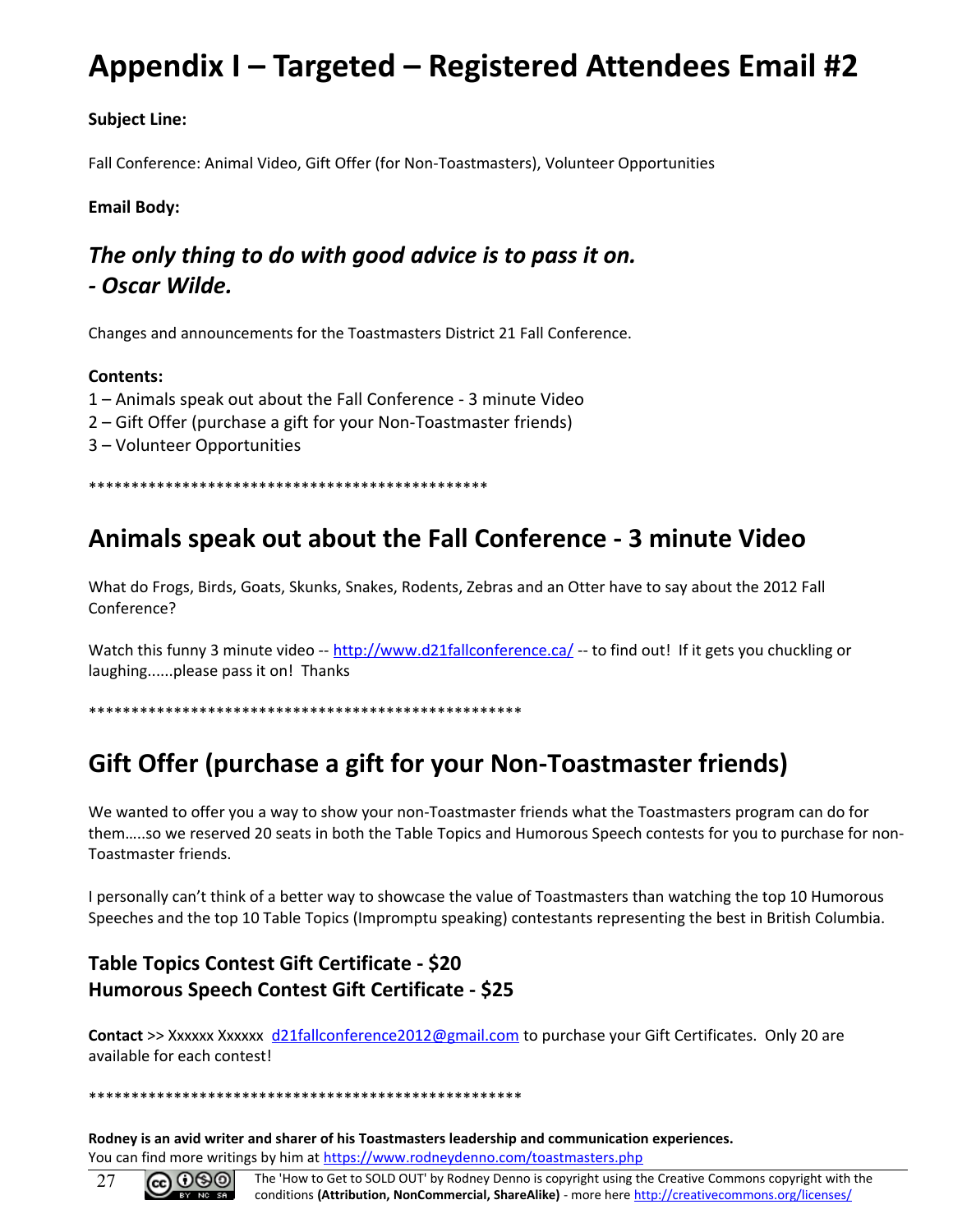## **Volunteer Opportunities**

Toastmasters clubs and events succeed because many Toastmasters volunteer their time, expertise and energy to make it all happen. The Fall Conference is no different……we need people to help in many ways.

To find out how you can help click here >><http://www.d21fallconference.ca/volunteers>

Contact: Xxxxxxx Xxxxxx xxxxx@xxxxx.com 2012 Fall Conference Volunteers Chair

….and thanks for helping make the District 21 Fall Conference an even greater success!

**See you all at the Fall Conference!** Rodney Denno Fall Conference PR Chair

**Rodney is an avid writer and sharer of his Toastmasters leadership and communication experiences.** You can find more writings by him at<https://www.rodneydenno.com/toastmasters.php>

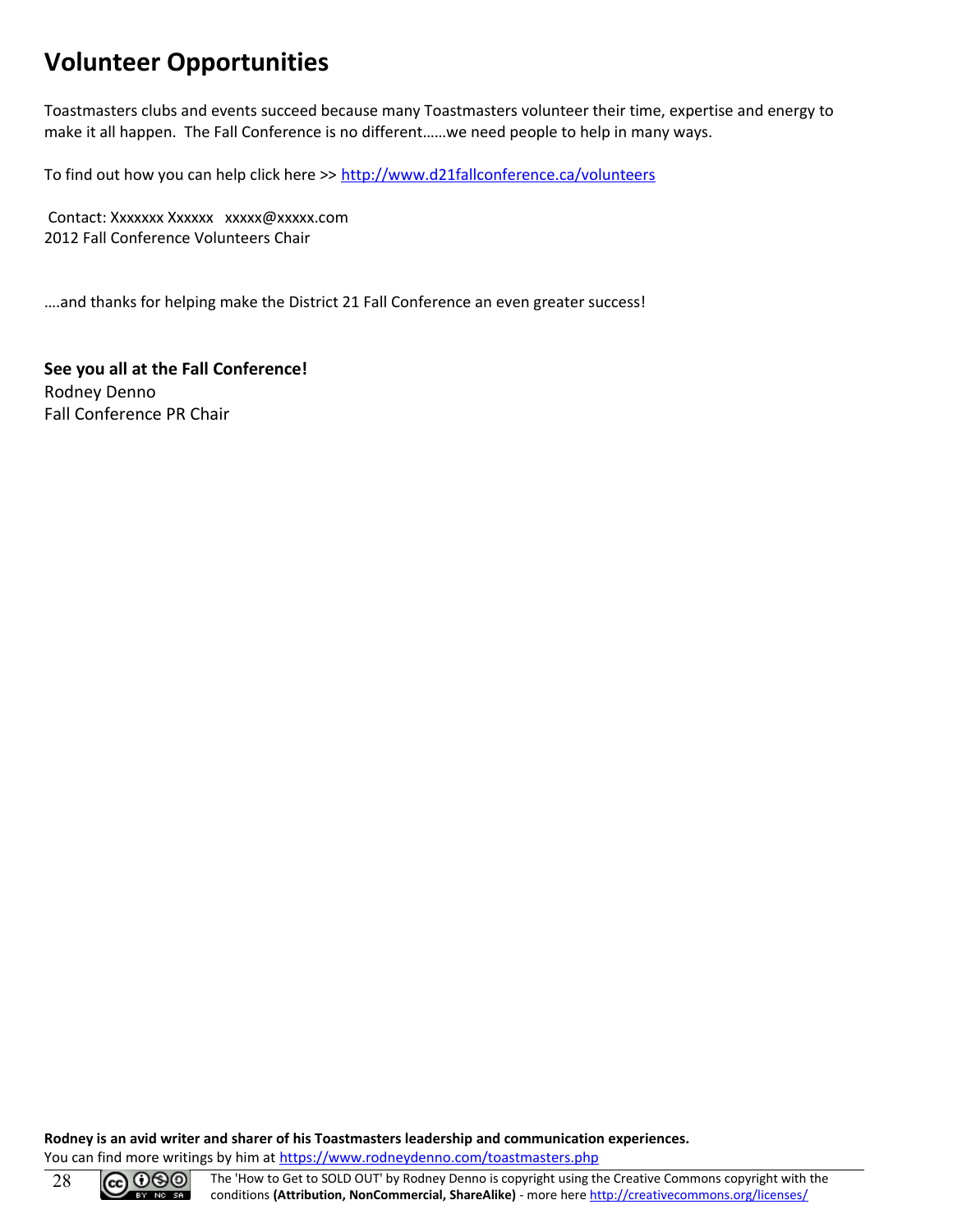## <span id="page-28-0"></span>**Appendix J – Targeted – Club Presidents Email #1**

#### **Subject Line:**

Please tell your club about the REAL VALUE of attending the Fall Conference

#### **Email Body:**



Hello Fellow Club Presidents

Below you will find talking points for a mini-speech I'm asking you to give to your club.

**Who am I** - I'm the President of the Advanced Aurators Toastmasters club and the Public Relations Chair for the District 21 Fall Conference.

As a club president I know that you and your executive are always looking for ways to add value to the Toastmasters journey of each of your club members.

As a Toastmaster who has attended five (5) District Conference's so far I can tell you that each conference has added immensely to my understanding and practice of both my Leadership skills and Communications capabilities.

The reason I attended my first District conference was because our club president took the time to tell our club!

**Why am I asking you to do this** - As the PR Chair for the 2012 District 21 Fall Conference *L* need your help in getting the message out to every District 21 Toastmaster.

In your position as the leader of your club you are uniquely positioned to convey the value associated with attending the 2012 Fall Conference.

Below you will find important talking points that can be crafted into a two or three minute speech.

Would you take the time to share this message with your club members at your next club meeting? I hope so.

**>> There are only 49 seats left out of 280.......we expect that they will all be gone in the next couple weeks.**

Thanks for taking the time to tell your club about this important part of their Toastmaster journey!

**>> We've also created a funny 3 minute video about what some animals have to say about the fall conference. You can view it here** >> [http://www.d21fallconference.ca/homepage](http://click.icptrack.com/icp/relay.php?r=1027821418&msgid=4633347&act=BRC1&c=14495&destination=http%3A%2F%2Fwww.d21fallconference.ca%2Fhomepage)

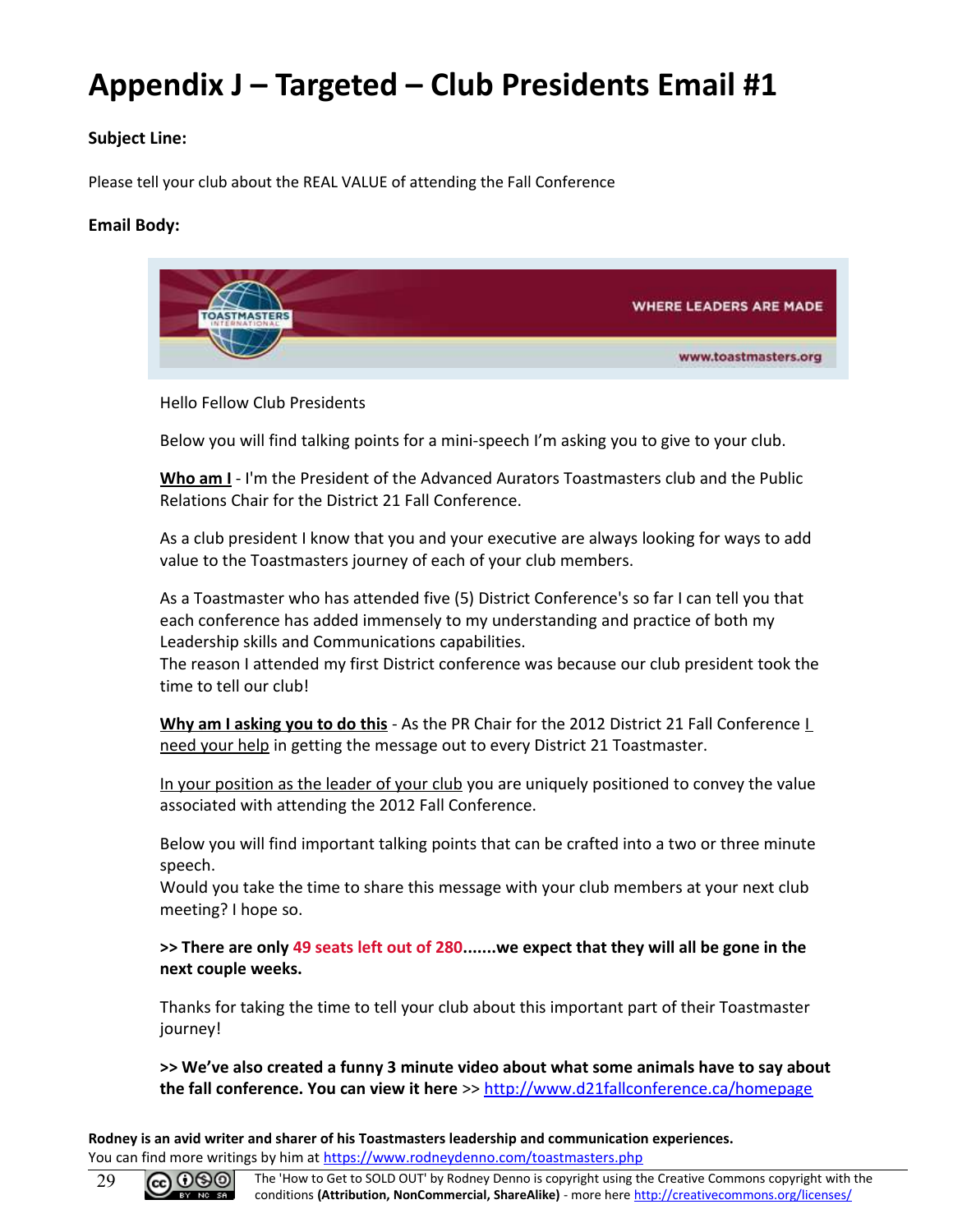#### \*\*\*\*\*\*\*\*\*\*\*\*\*\*\*\*\*\*\*\*\*\*\*\*\*\*\*\*\*\*\*\*\*\*\*\*\*\*\*\*\*\*\*\*\*\*\*\*\*\*\*\*\*\*\*\*\*\*\*\*\*\*\*\*\*\*\*\*\*

#### **The REAL VALUE of attending the Fall Conference!**

What do you get for \$209 and two days of your time?

**Dining** - You get two (2) Breakfasts, two (2) Dinners and one (1) Lunch -- approximate restaurant value \$110

**Dancing & Dating** – Bring the love of your life……or……find the love of your life. It's happened before!

**Networking & Socializing** – Meet over 300 Toastmasters from all over British Columbia. You never know what connections will result from networking and socializing with such a diverse group of people!

**District Executive Council Meeting & Business Meeting** - Meet the talent that keeps one of the biggest Toastmaster Districts in the world running & Participate in the decision-making process. Enjoy a well run meeting in action.

**First Timers Reception** - If this is your first time at a District conference were throwing a party in your honor.

**Awards Luncheon** - Enjoy lunch and be inspired by how many fellow Toastmasters have achieved Education and Leadership Awards.

**Keynote Speeches** – Practical and Inspiring (Dr. Brian Fraser & Ed Tate) Brian Fraser & Jazzthink band >>> The Essentials of SMARTer Teamwork™

Ed Tate >>> Mindset Shifts: Overcome the Little Voices in Your Head

Ed Tate >>> Breakfast with a Champion

**Educational Workshops** - Nine (9) hours to choose from -- Three (3) hours of immersive education [Marg Hope](http://click.icptrack.com/icp/relay.php?r=1027821418&msgid=4633347&act=BRC1&c=14495&destination=http%3A%2F%2Fwww.d21fallconference.ca%2F117-presenter-marg-hope) -- [Advanced Level Education Program \(The Advanced Ripple\)](http://click.icptrack.com/icp/relay.php?r=1027821418&msgid=4633347&act=BRC1&c=14495&destination=http%3A%2F%2Fwww.d21fallconference.ca%2F116-workshop-advanced-facilitation) [Stephanie Michelle Scott](http://click.icptrack.com/icp/relay.php?r=1027821418&msgid=4633347&act=BRC1&c=14495&destination=http%3A%2F%2Fwww.d21fallconference.ca%2F114-presenter-stephanie-michelle-scott) -- [Create a Web Video that Sparks](http://click.icptrack.com/icp/relay.php?r=1027821418&msgid=4633347&act=BRC1&c=14495&destination=http%3A%2F%2Fwww.d21fallconference.ca%2F115-workshop-video-sparks) [John Kimak](http://click.icptrack.com/icp/relay.php?r=1027821418&msgid=4633347&act=BRC1&c=14495&destination=http%3A%2F%2Fwww.d21fallconference.ca%2F107-presenter-john-kimak) -- [The 5 Habits of Highly Effective Leaders](http://click.icptrack.com/icp/relay.php?r=1027821418&msgid=4633347&act=BRC1&c=14495&destination=http%3A%2F%2Fwww.d21fallconference.ca%2F106-workshop-leader-habits) [Bruce Raine](http://click.icptrack.com/icp/relay.php?r=1027821418&msgid=4633347&act=BRC1&c=14495&destination=http%3A%2F%2Fwww.d21fallconference.ca%2F112-presenter-bruce-raine) & [Michelle Westford](http://click.icptrack.com/icp/relay.php?r=1027821418&msgid=4633347&act=BRC1&c=14495&destination=http%3A%2F%2Fwww.d21fallconference.ca%2F113-presenter-michelle-westford) -[-Ride the Waves of Success](http://click.icptrack.com/icp/relay.php?r=1027821418&msgid=4633347&act=BRC1&c=14495&destination=http%3A%2F%2Fwww.d21fallconference.ca%2F111-workshop-ride-waves) [Isabelle Southcott](http://click.icptrack.com/icp/relay.php?r=1027821418&msgid=4633347&act=BRC1&c=14495&destination=http%3A%2F%2Fwww.d21fallconference.ca%2F108-presenter-isabelle-southcott) & [Susan Young de Biagi](http://click.icptrack.com/icp/relay.php?r=1027821418&msgid=4633347&act=BRC1&c=14495&destination=http%3A%2F%2Fwww.d21fallconference.ca%2F109-presenter-susan-biagi) -- [Your Toastmasters Toolbox: Membership](http://click.icptrack.com/icp/relay.php?r=1027821418&msgid=4633347&act=BRC1&c=14495&destination=http%3A%2F%2Fwww.d21fallconference.ca%2F110-workshop-toastmasters-toolbox)  [Building from the Ground](http://click.icptrack.com/icp/relay.php?r=1027821418&msgid=4633347&act=BRC1&c=14495&destination=http%3A%2F%2Fwww.d21fallconference.ca%2F110-workshop-toastmasters-toolbox) [Colin Moorhouse](http://click.icptrack.com/icp/relay.php?r=1027821418&msgid=4633347&act=BRC1&c=14495&destination=http%3A%2F%2Fwww.d21fallconference.ca%2F118-presenter-colin-moorhouse) -- [Confessions of a Freelance Speechwriter](http://click.icptrack.com/icp/relay.php?r=1027821418&msgid=4633347&act=BRC1&c=14495&destination=http%3A%2F%2Fwww.d21fallconference.ca%2F119-workshop-speechwriting)

**Humorous Speech & Table Topics Contests** - See and hear the 10 best humorous speeches and 10 best impromptu speakers in District 21 (we have over 5,000 Toastmasters). It's always a great display of humor and speaking talent!

#### **Total Cost - \$209 >>>> Impact on your life --- \$Priceless**

#### Save \$20 if you Register before October 15th

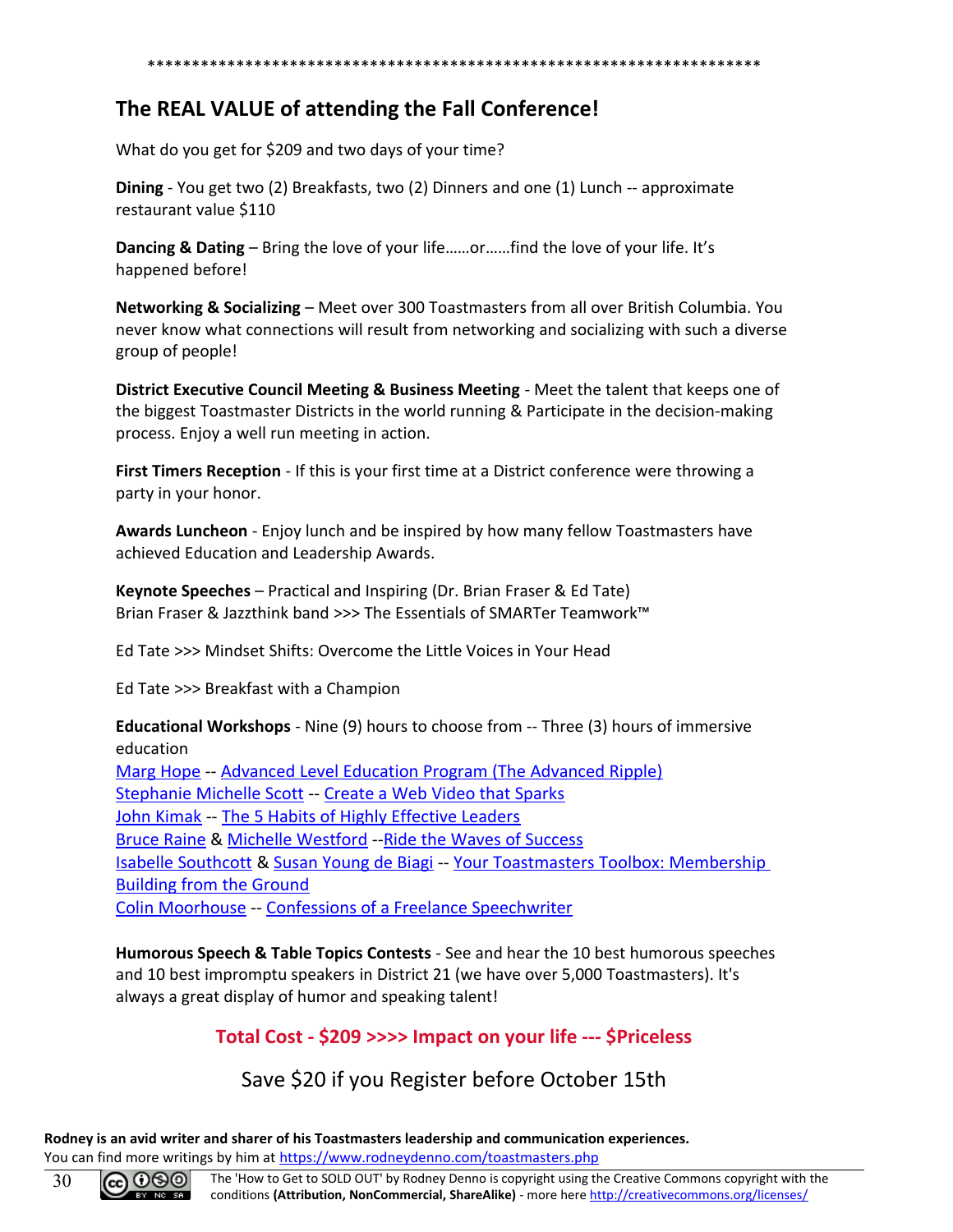October 14th is the last day to get the discounted individual rate of \$209. From October 15th on the rate will be \$229.

Toastmasters can reserve their seat at >> [http://www.d21fallconference.ca/registration](http://click.icptrack.com/icp/relay.php?r=1027821418&msgid=4633347&act=BRC1&c=14495&destination=http%3A%2F%2Fwww.d21fallconference.ca%2Fregistration)

Thanks for taking the time to tell your club about this important part of their Toastmaster journey!

**Rodney Denno Fall Conference PR Chair**

## <span id="page-30-0"></span>**Appendix K – Targeted – Club Presidents/VP Education Email**

**Subject Line:** Fall Conference Club Banner ALERT

**Email Body:**



"I've learned that people will forget what you said, people will forget what you did, but people will never forget how you made them feel." -- Maya Angelou, Poet

Dear Club Presidents and Vice Presidents of Education

#### **Club Banner:**

If you or one of your club members is attending the Fall Conference please bring your CLUB BANNER.

There will be a banner parade as part of the opening ceremonies on Friday evening. Being in the hall and seeing a sea of club banners is a great way to start the celebration.

#### **Contest Seats Available:**

The conference is sold out but there are a few seats remaining for the Humorous Speech and Table Topics contests. Please let your club members know they can register for these seats here http://www.d21fallconference.ca/registration

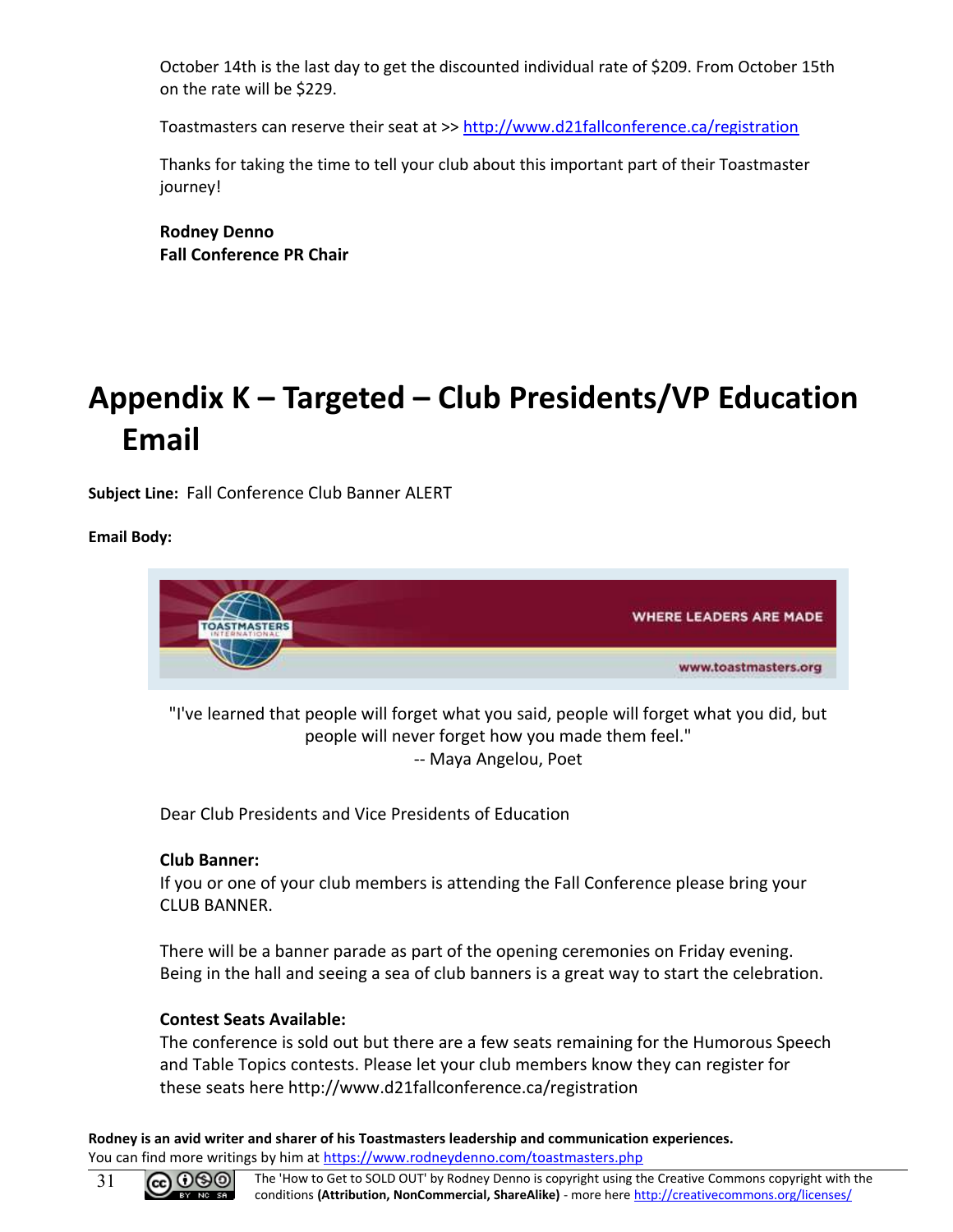#### **Social Media:**

The conference is social media friendly. If you are unable to attend you can still find out what's happening through the many tweets and posts published by our band of roving reporters.

Twitter - #D21FallConf @D21Toastmasters https://twitter.com/D21Toastmasters/ Facebook - Toastmasters BC - District 21 https://www.facebook.com/groups/bctoastmasters/ Linkedin - Toastmasters: District 21 http://linkedin.com

**Thanks! Rodney Denno PR Chair, 2012 Fall Conference**

**Rodney is an avid writer and sharer of his Toastmasters leadership and communication experiences.** You can find more writings by him at<https://www.rodneydenno.com/toastmasters.php>